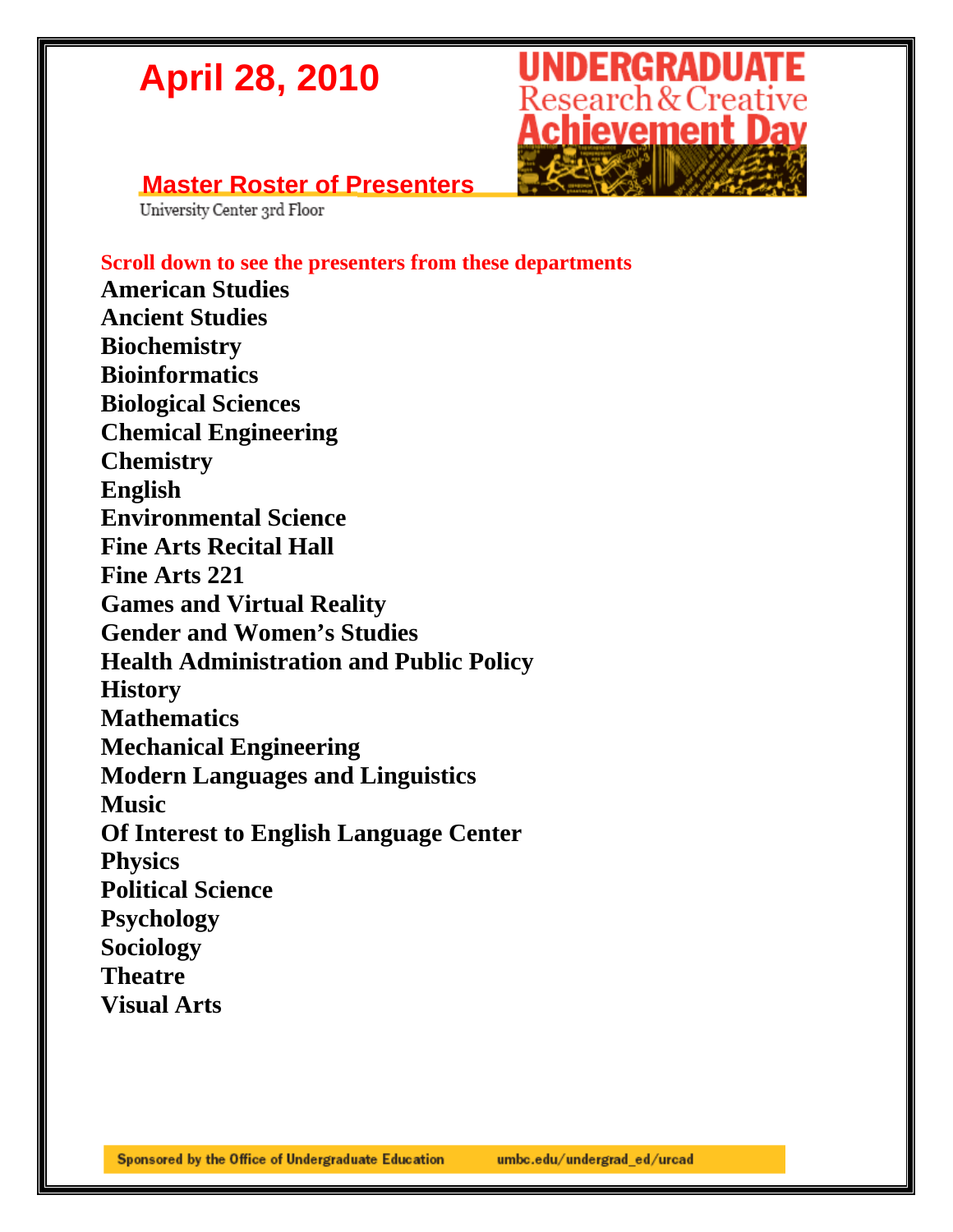### **Master Roster of Presenters**<br>University Center ard Floor

**Welcome 9:00 - 9:15 a.m. UC 312** 



**Remarks by Elliot Hirshman, Provost, and Lasse Lindahl, Program Director, MARC U\*STAR and Chair, Department of Biological Sciences** 

#### **American Studies**

#### **Oral Presentations**

**"Gender and Sexual Identity in the Pursuit of Asylum"** 

Student: **JoAnna Gavigan** Mentor: **Dr. Carole McCann 10:00 - 10:15 a.m. UC 312** 

> **"The Humane Metropolis: Using Environmental Initiatives to Benefit Urban Neighborhoods"**

Student: **Katie Dix** Mentors: **Dr. Nicole King Dr. Edward Orser 1:45 - 2:00 p.m. FA 221** 

Student: **Cara Gibson**  Mentor: **Dr. Warren Belasco 2:00 - 2:15 p.m. FA 221** 

**"Diet Coke: America on a Diet"** 

#### **Ancient Studies**

Student: **Jarrett Farmer** Mentor: **Dr. Michael Lane Poster Presentation 12:30 - 3:00 p.m. UC Second Floor** 

**"The Megaron at Pylos: A New Interpretation"**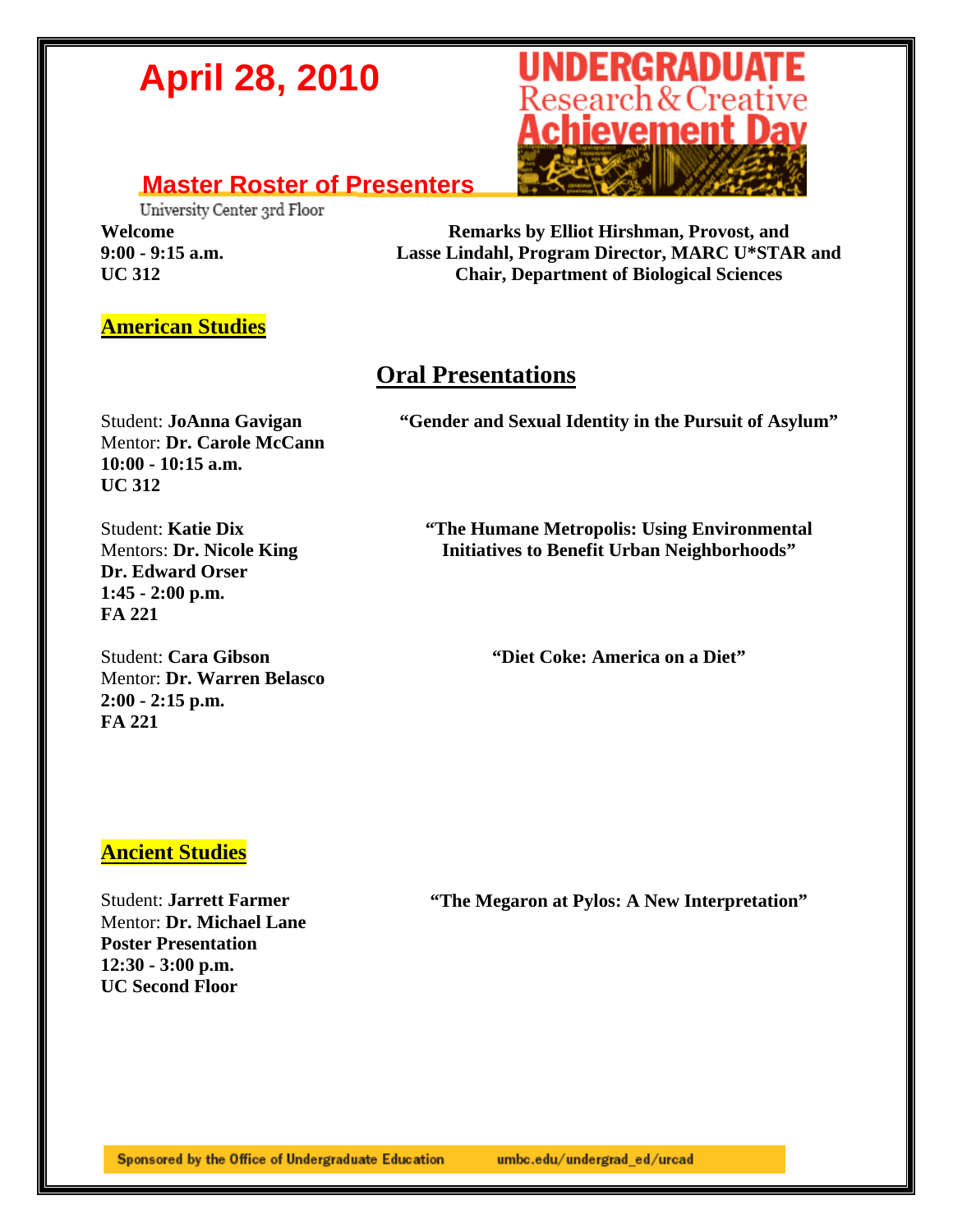#### **Master Roster of Presenters**

University Center 3rd Floor Student: **Catherine Pasqualoni, Christina Ross, Katherine Bentz**  Mentor: **Dr. Richard Mason** 

> **Oral Presentation 11:15 - 11:30 a.m. UC 310**

 **Exhibit and Discussion 12:00 a.m. - 1:00 p.m. Library Rotunda** 

 **Poster Presentation 12:30 - 3:00 p.m. University Center 2nd Floor** 

#### **Biochemistry and Molecular Biology**

#### **Oral Presentations, UC 310**

| <b>Student: Igor Shusterman</b><br>Mentor: Dr. Patricio O'Donnell<br>$10:30 - 10:45$ a.m. | "Prefrontal Cortex Deficits in a Value-Based Odor-<br>Discrimination Task in a Rat Model of Schizophrenia" |
|-------------------------------------------------------------------------------------------|------------------------------------------------------------------------------------------------------------|
| <b>Student: Destiney Buelto</b><br>Mentor: Dr. Laundette Jones<br>$2:00 - 2:15$ p.m.      | "Identification of Brown Adipose Tissue in the Adult"<br><b>Mammary Gland of Brea1-mutant Mice"</b>        |
| <b>Student: Sunaina Khandelwal</b><br>Mentor: Dr. Alessio Fasano                          | "Gliadin is a Chemo-Attractant Factor for Neutrophils"                                                     |

#### **Poster Presentations, 10:00 a.m. - 12:30 p.m., UC Ballroom**

Student: **Shawn Barton**  Mentor: **Dr. Michael Summers** 

**2:15 - 2:30 p.m.** 

**"Confirmation of a Long-Range Interaction in HIV-1 5'-UTR and its Effect on Dimerization"** 



**"New Perspectives on Old Views"**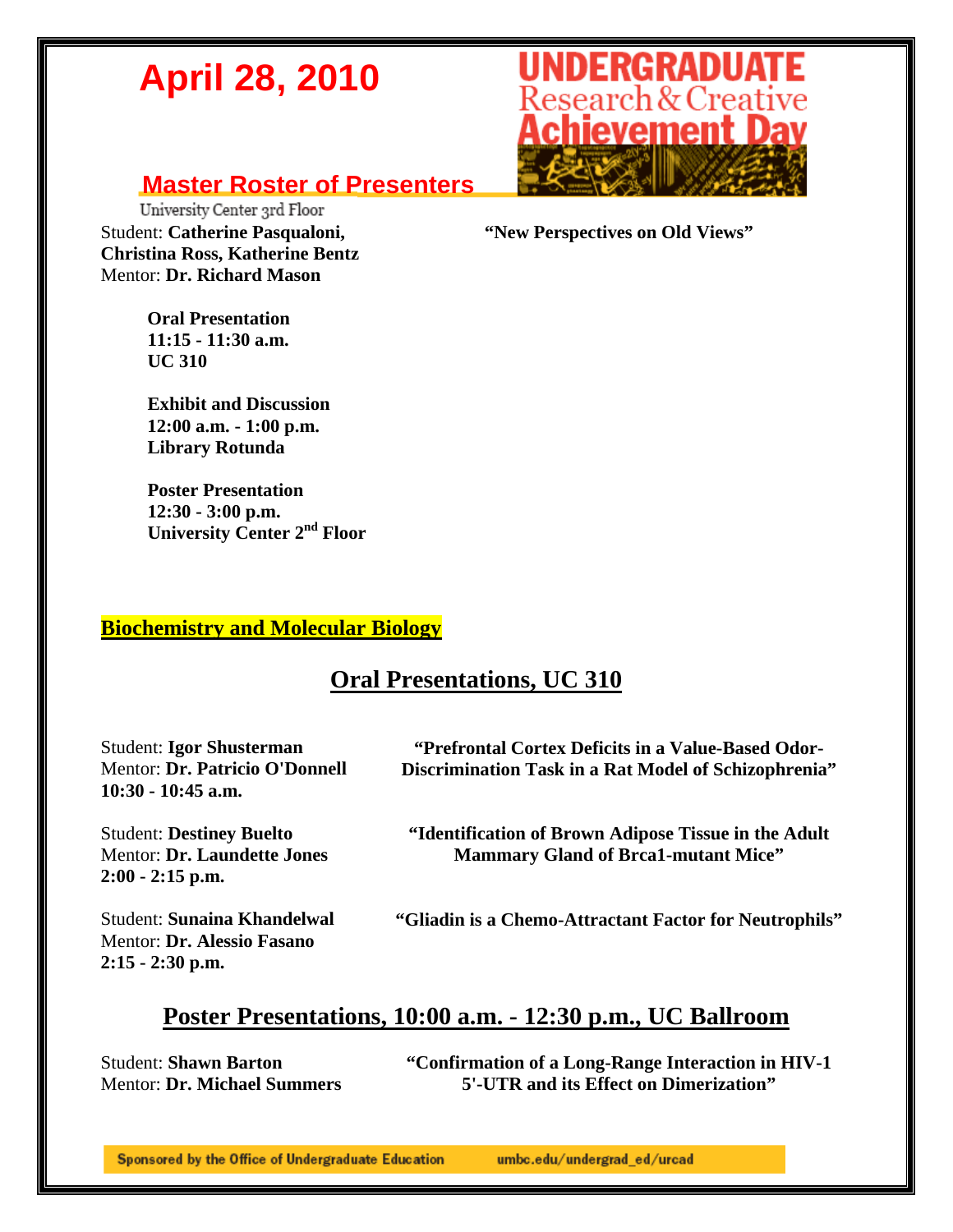# **UNDERGRADUATE**<br>Research & Creative **Achievement Dav**

### **Master Roster of Presenters**<br> **University Center 3rd Floor**

#### **Poster Presentations, 10:00 a.m. - 12:30 p.m., UC Ballroom**

Student: **Richard Brown**  Mentor: **Dr. Paul Smith** 

Student: **Sai Sachin Divakaruni**  Mentor: **Dr. Michael Summers** 

**"Polymers for Long-Range Photoinduced Proton Transfer"** 

**"HIV-1 Packaging is Regulated by Long-Range Interaction between the U5 and AUG Regions and its Effect on NC Binding Sites"** 

Student: **Phillip Fitzgerald**  Mentor: **Dr. Suzanne Ostrand-Rosenberg** 

Student: **Kimeya Ghaderi**  Mentor: **Dr. Daniele Fabris 10:00 a.m. - 12:30 p.m** 

Student: **Gowry Kulandaivel**  Mentor: **Dr. Michael Summers** 

Student: **Olivia Nwankwo**  Mentor: **Dr. Michael Donnenberg** 

Student: **Kevin O'Malley**  Mentor: **Dr. Paul Smith** 

Student: **Elizabeth Plum**  Mentor: **Dr. Richard Karpel** 

Students: **Rashmi Singh, Venkateswaran Ramakrishnan**  Mentor: **Dr. Michael Summers** 

Student: **Regina Ulis**  Mentor: **Dr. Elsa Garcin** 

Student: **Robert D. Wardlow II**  Mentor: **Dr. Terry B. Rogers** 

**"Inflammation Induces Myeloid-Derived** 

**Suppressor Cells in the C57BL/6 Mouse Model"** 

**"Development of an Isolation Protocol for in vivo Transcription and Recovery of RNA"** 

**"Investigating the HIV-1 5'-UTR Structure via Nuclear Magnetic Resonance"** 

**"Integration of GFP into the Chromosome of** *E. coli* **Bacteria"** 

**"Synthesis of new Heterocyclic Inhibitors of the Helicase of Hepatitis C Virus"** 

**"Aggregation of Potential Drug Delivery Vehicle"** 

**"Investigation of the Long-Range Interaction between the U5' and AUG Regions of the HIV-2 5'UTR"** 

**"Optimizing** *Escherichia coli* **Expression and Solubility of Mammalian Soluble Guanylate Cyclase Constructs"** 

**"Mesenchymal Stem Cells Provide Protection of Cardiac Ventricular Myocytes by Paracrine Mechanism"**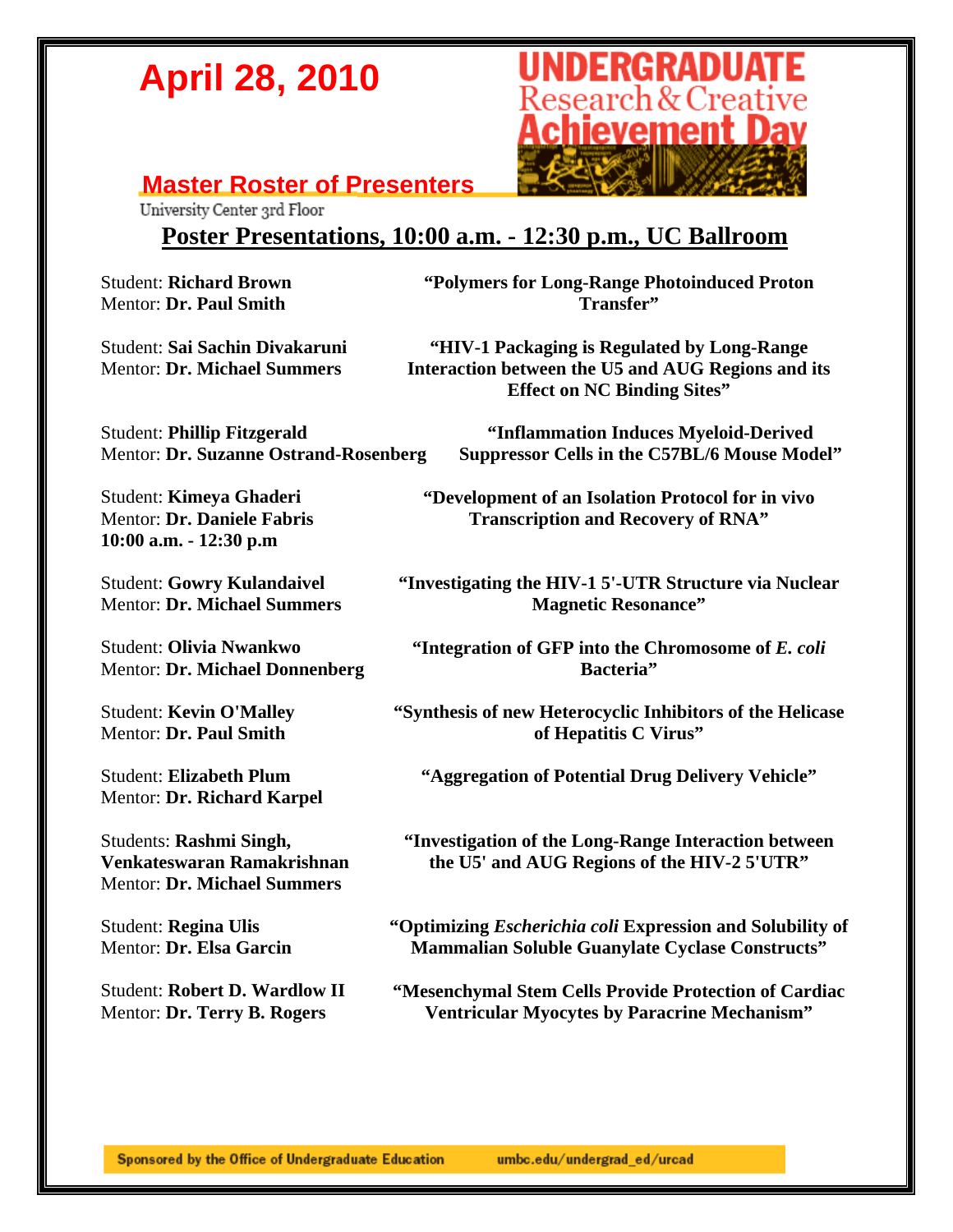# **UNDERGRADUATE**<br>Research & Creative **Achievement Dav**

### **Master Roster of Presenters**<br> **University Center 3rd Floor**

#### **Poster Presentations, 12:30 - 3:00 p.m., UC Ballroom**

Student: **Anissa Alexander**  Mentor: **Dr. Christopher Plowe** 

Student: **Stephanie Battle**  Mentor: **Dr. Hua Lu** 

Student: **Mohsan Chaudhry**  Mentor: **Dr. Ramachandra Hosmane** 

Student: **Laurette Femnou**  Mentor: **Dr. Daniele Fabris** 

Student: **Phillip Geter**  Mentor: **Dr. Daniele Fabris** 

Student: **Sara Kibrom**  Mentor: **Dr. Richard Karpel** 

Student: **Gabrielle McRae**  Mentors: **Dr. David Weber Dr. Kira Gianni** 

Student: **Brandon Nemieboa**  Mentor: **Dr. Angela Brodie** 

Student: **Nicole Parker**  Mentor: **Dr. Jia Bei Wang** 

Student: **Dina Popovkina**  Mentor: **Dr. Scott Thompson** 

Student: **Christelle Samen**  Mentor: **Dr. Violeta Rus** 

Student: **Patrice Starck**  Mentor: **Dr. Michael Summers**  **"Microsatellite Analysis to Improve the Measurement of Efficacy of Sulfadoxine-Pyrimethamine for the Treatment of Malaria"** 

**"Structure-function Analysis of the Novel Defense Protein SUP3 in** *Arabidopsis thaliana***"** 

**"Ring-Expanded Nucleotides/Nucleotides as Potential Anti-Viral and Anti-Caner Agents"** 

**"Investigation of Structure-function Relationship of HIV-1 Reverse Transcriptions by Mass Spectrometry"** 

**"Structure Elucidation of the HIV-1 5'-UTR Using MS3D"** 

**"Ternary Complexes of Crotamine"** 

**"The Correlation Between S100B and Cellular Damage"** 

**"Growth Inhibitory Effect of Zoledronic Acid on Breast Cancer Cell Lines"** 

**"PKCI/HINT1 Involvement in Morphine Addiction Using Conditioned Place Preference Test"** 

**"TrkB Receptor Downregulation Contributes to Dendritic Spine Density Decrease Due to Chronic Elevation of Corticosterone"** 

**"IL-21-IL-21R Interactions on Host B Cells, not Donor CD4 Cells, Is Critical for Development of Autoimmune Features in cGVHD"** 

**"NMR Analysis of the Conserved Bulge in the Core Encapsidation Signal of Type-C Gammaretroviruses"**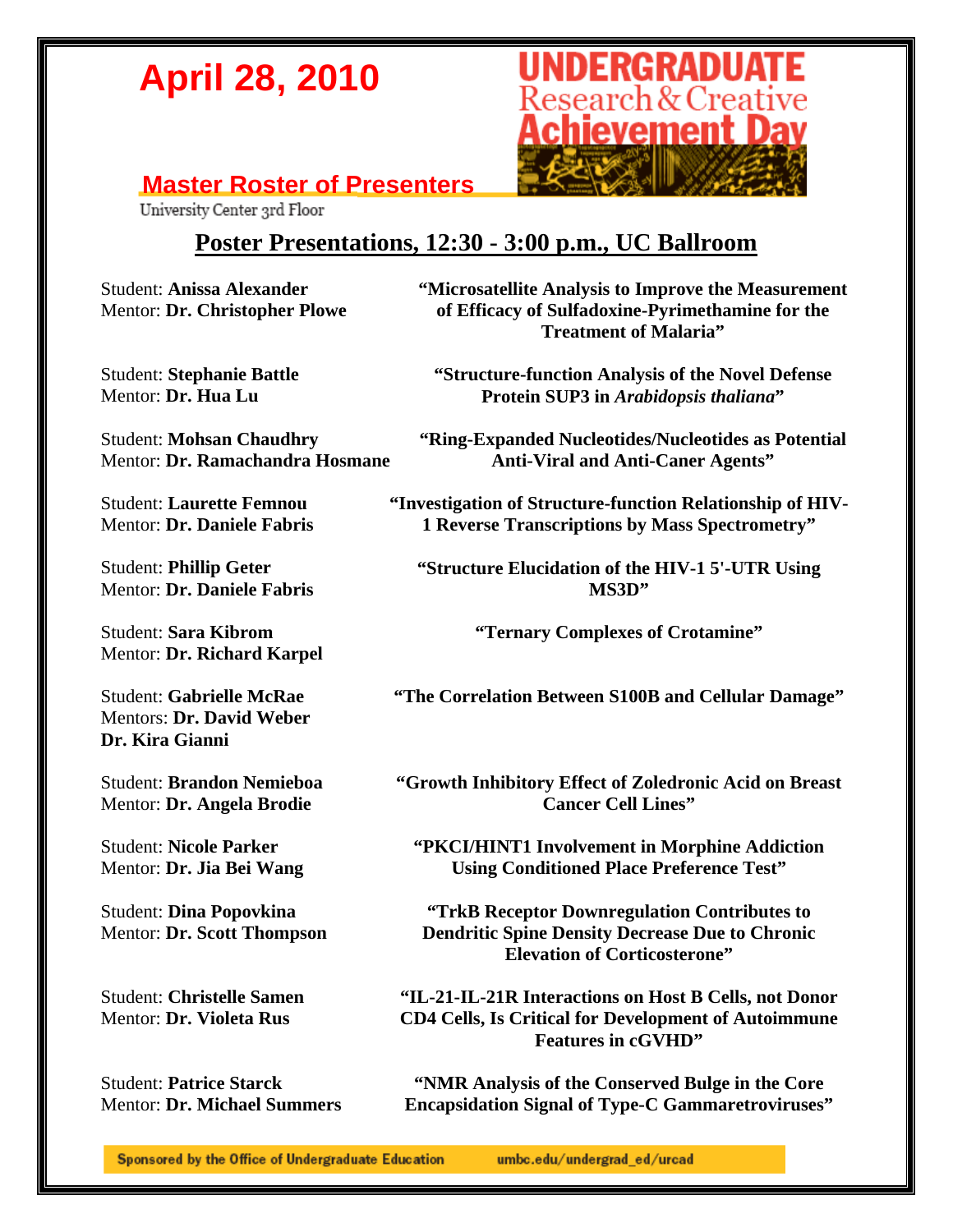#### **Master Roster of Presenters**

University Center 3rd Floor

Student: **Elliot White**  Mentor: **Dr. Phyllis Robinson Megan Porter** 

Student: **Melanie Wiley**  Mentor: **Dr. Erik Lillehoj** 

Student: **Breanne Wright**  Mentor: **Dr. Andrea Meredith**  **"Grizzled Opsins"** 

**"The Role of Human Endogenous Retroviruses (HERVS) in the Pathogenesis of Acute Onset Schizophrenia"** 

**"The Effect of Transgenic Manipulation of the BK Channel (Kcnma1) on Circadian Rhythmicity"** 

#### **Bioinformatics and Computational Biology**

#### **Poster Presentations, 12:30 - 3:00 p.m., UC Ballroom**

Student: **Asa Adadey**  Mentor: **Dr. Maricel Kann** 

Student: **Joseph Cornish**  Mentor: **Dr. Ivan Erill** 

Student: **Emily Doughty**  Mentor: **Dr. Maricel Kann** 

Student: **Gary Thompson**  Mentor: **Dr. Maricel Kann**  **"Bioinformatics Study of Cancer Mutations: Using Protein Domains to Link Diseases and Mutations"** 

**"Computational Methods for the Making of Transcription Factor Binding Sites in Genomic Sequences"** 

**"Semi-Automatic Method for Mutation Extraction of Cancer Mutations from the Literature"** 

**"An Improved Approach to Extracting Disease-Related Mutations from Biomedical Literature"** 

#### **Biological Sciences**

#### **Oral Presentations, UC 310**

Student: **Rachana Haliyur**  Mentor: **Dr. Margaret McCarthy 10:15 - 10:30 a.m.** 

**"Identifying the Role of Microglia in Sexual Differentiation of the Brain"** 

Sponsored by the Office of Undergraduate Education

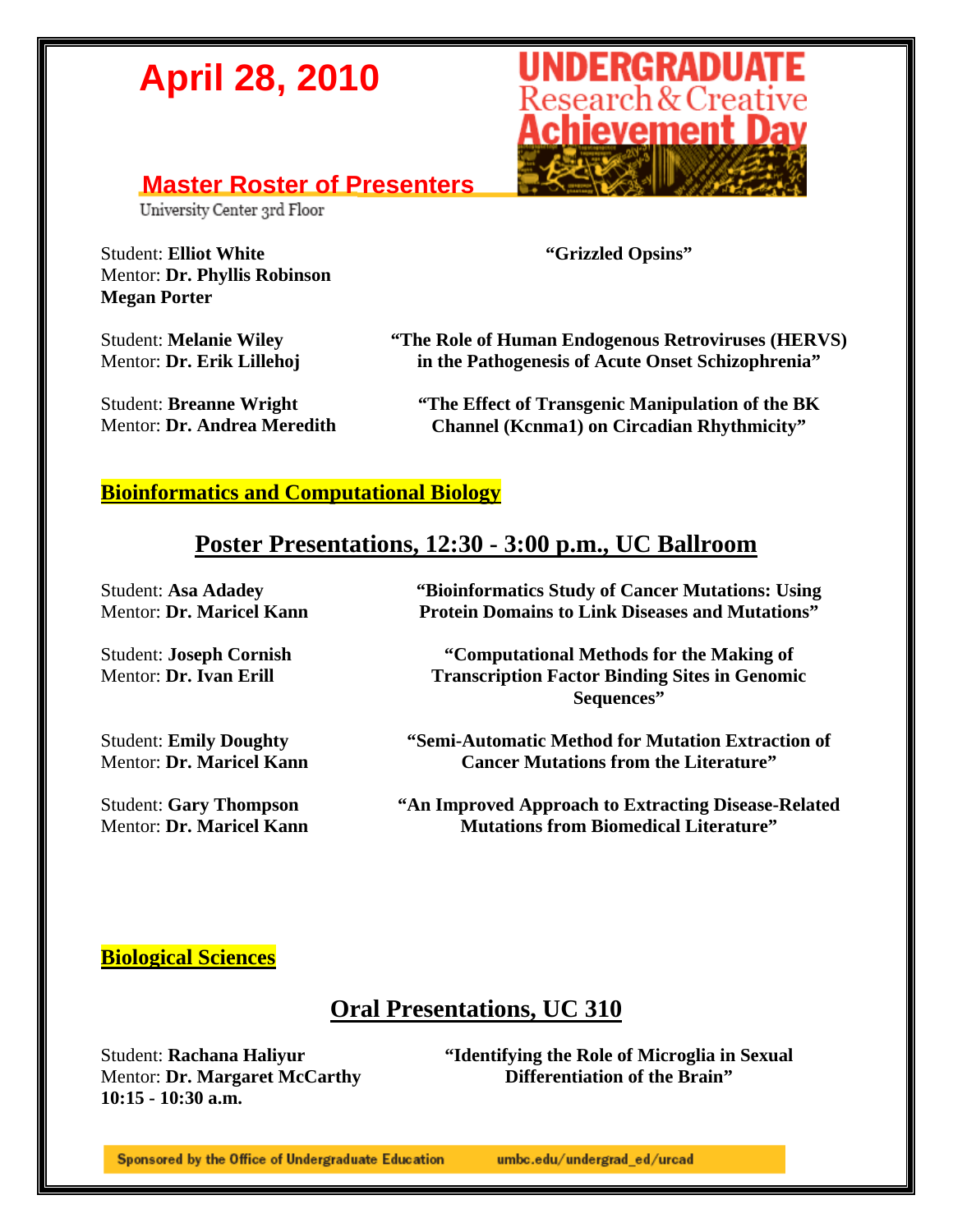#### **Master Roster of Presenters**

University Center 3rd Floor

Student: **Anupama Divakaruni**  Mentor: **Dr. Kaveh Ashrafi 10:45 - 11:00 a.m.** 

Student: **Ruby Jackson-Atogi**  Mentor: **Dr. Jeff Leips 11:00 - 11:15 a.m.** 



**"Identifying Components of the AMPK Pathway in C. elegans"** 

**"The Effect of Prior Experience on Host Foraging Behaviors of a Drosophila Parasitoid"** 

**"Small Molecule Inhibitor of Anti-apoptotic Proteins, ABT-737, in GBM Stem Cells"** 

Student: **Priyanka Bushana**  Mentors: **Dr. Gary Gallia Dr. Avadhut Joshi 1:45 - 2:00 p.m.** 

Student: **Lydia Grmai** Mentor: **Dr. Suzanne Ostrand-Rosenberg 2:30 - 2:45 p.m.** 

**"Effect of Inflammation on Apoptosis in Myeloid-Derived Suppressor Cells (MDSC) in Breast Cancer"** 

#### **Poster Presentations, 10:00 a.m. - 12:30 p.m., UC Ballroom**

Student: **Mikhael Bekkerman**  Mentor: **Dr. Weihong Lin** 

Student: **Ashleigh Bouchelion**  Mentor: **Dr. Lasse Lindahl** 

Students: **Stephanie Chan, Asante Hatcher**  Mentor: **Dr. Weihong Lin** 

Student: **Kimberly Daniels**  Mentor: **Dr. Suzanne Ostrand-Rosenberg** 

Student: **Asmara Qamar**  Mentor: **Dr. Janice Zengel** 

Student: **Alexandria Scott**  Mentor: **Dr. Tamra Mendelson** 

**"Developmental Occurrence of Solitary Chemosensory Cells in the Airway of Mice"** 

**"Implication of Ribosomal Protein on Tubulin Formation"** 

**"Effects of Zinc Sulfate Intranasal Irrigation on Semiochemical Sensing in the Mouse"** 

**"The Role of Interferon Gamma on the Induction and Suppressive Activity of Myeloid-Derived Suppressor Cells"** 

**"Isolation and Characterization of Mutations in Ribosomal Proteins L4 and L22 that Confer Ketolide Resistance"** 

**"Estimating Phylogenic Divergence Time Between Populations of Western Cutthroat Trout"**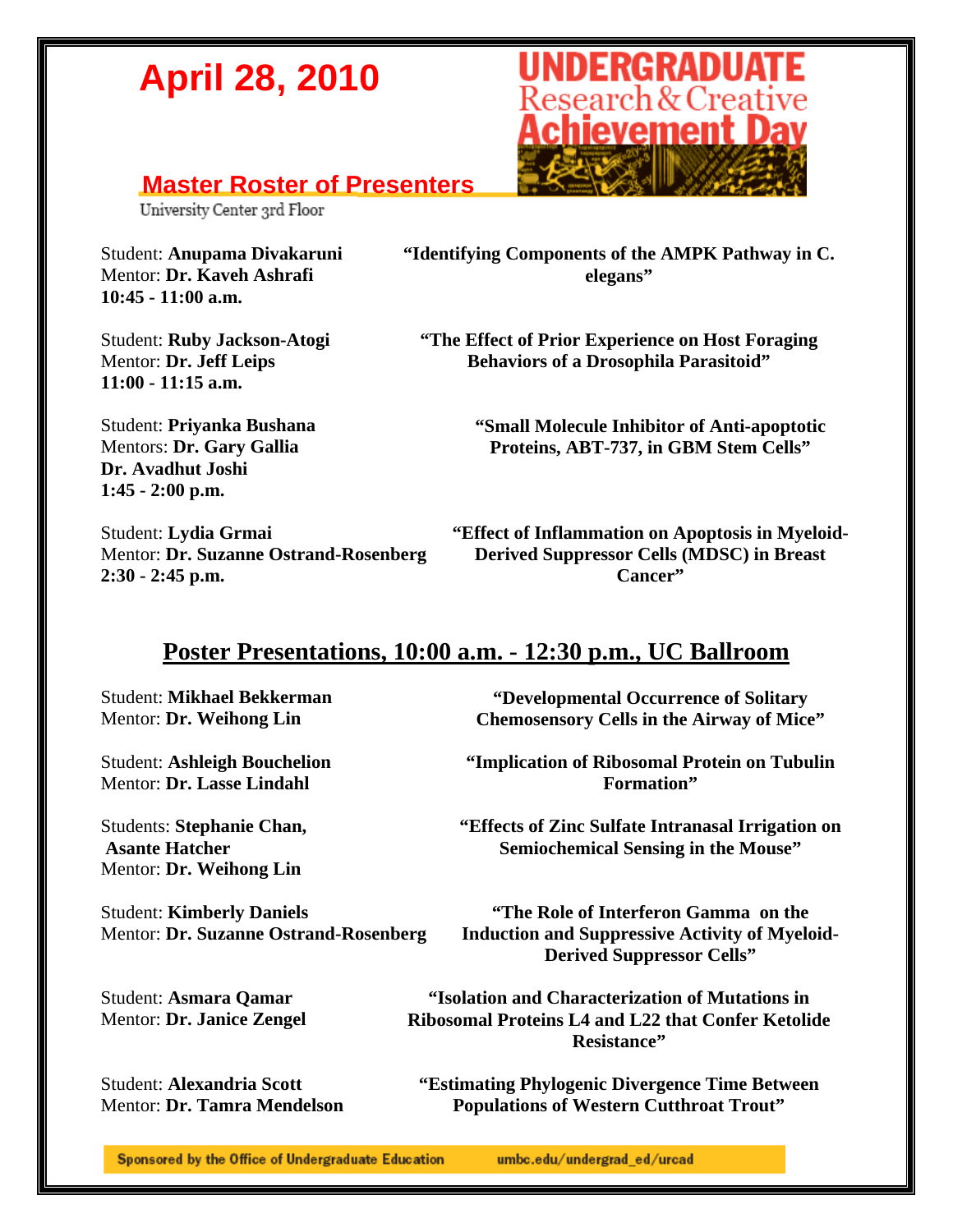#### **Master Roster of Presenters**

University Center 3rd Floor

Student: **Lana Zhang**  Mentor: **Dr. Weihong Lin** 

Student: **Albert Zhou**  Mentor: **Dr. Charles Bieberich**  **"TRPM5 Expressed in SCCs is Important in Regulating Chemical Access to the Vomeronasal Organ"** 

**"Characterization of Prostate Specific Regulatory Elements in Transgenic Mice"** 

#### **Poster Presentations, 12:30 - 3:00 p.m., UC Ballroom**

Student: **Yohance Allette**  Mentor: **Dr. Lasse Lindahl** 

Student: **Erwin Cabrera**  Mentor: **Dr. Phyllis Robinson** 

Student: **Patricia Castillo**  Mentor: **Dr. Alessio Fasano** 

Student: **Elisia Clark**  Mentor: **Dr. Charles Bieberich** 

Students: **Christopher Ferguson, Michael Topper, Arunkumar Junuthula, Sameen Raza, Won Woo**  Mentor: **Dr. Jeff Leips** 

Student: **Irma Hashmi**  Mentor: **Dr. Philip Farabaugh** 

Student: **Lucas Horn**  Mentors: **Dr. Jeff Leips Dr. Michelle Starz-Gaiano** 

Student: **Chioma Ihekweazu**  Mentor: **Dr. Tamra Mendelson** 

Student: **Ammar Jaber**  Mentor: **Dr. Tatsuya Ogura**  **"Bioinformatics Study of Cancer Mutations: Using Protein Domains to Link Diseases and Mutations"** 

**"Analyzing and Expressing the Visual Pigment Genes of the Astyanax mexicanus"** 

**"Infant Nutrition and Risk of Celiac Disease"** 

**"Effect of Protein Kinase CK2 Blockade on Prostate Cancer Progression in a Mouse Model"** 

**"Genome Wide Association Tests for Age-Specific Immunocompetence in Drosophila"** 

**"Role of Ribosomal Protein rps9B in Translational Accuracy"** 

**"Genetic Controls of Age-Related Phagocytic Ability in** *Drosophila melanogaster***"** 

**"Evolutionary Patterns of Ultraviolet Reflectance in the genus Etheostoma"** 

**"Umami and Bitter Taste Perception in Acetylcholine Receptor M3 Knockout Mice"** 

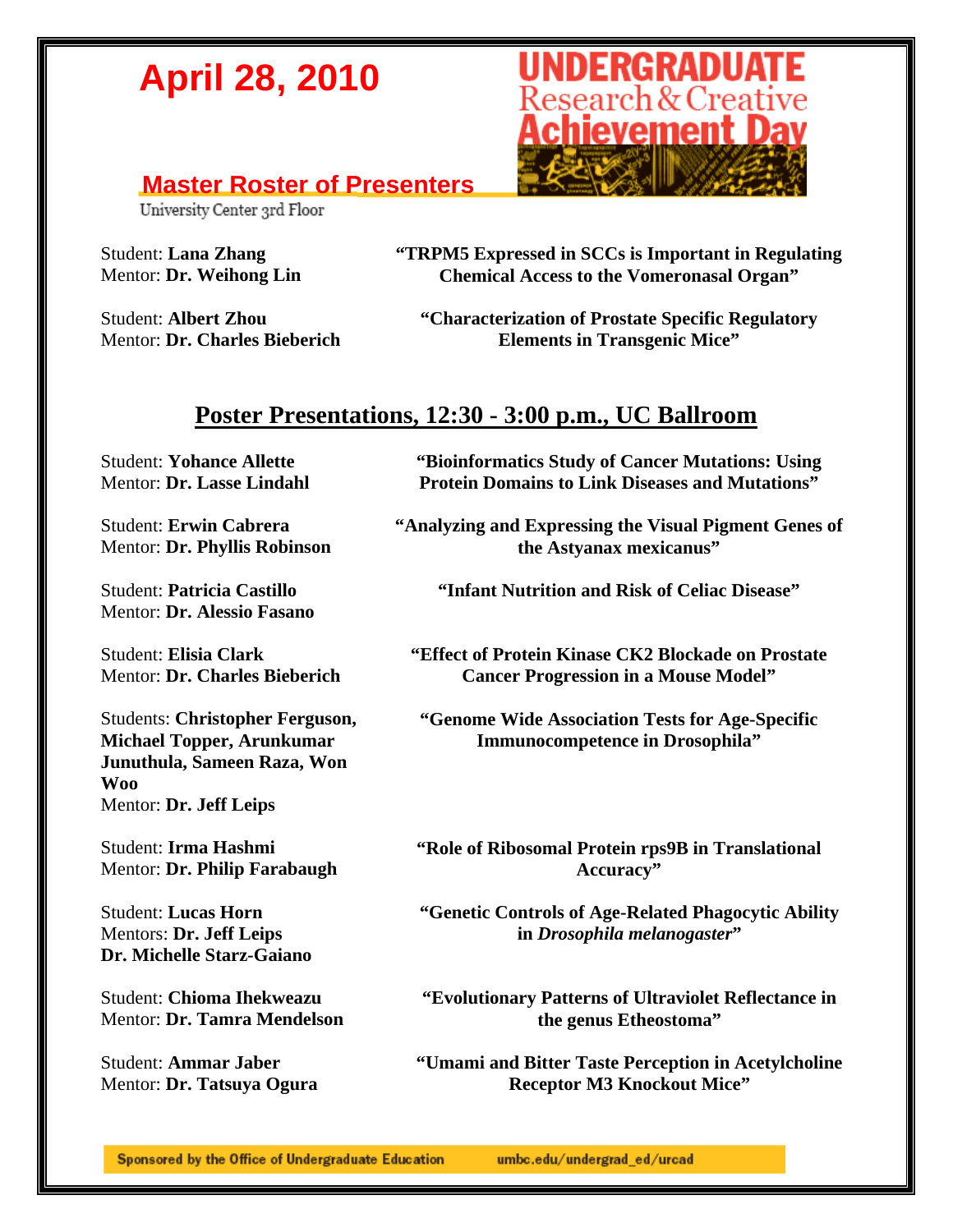### **Master Roster of Presenters**<br> **University Center 3rd Floor**

Student: **Benyam Kinde**  Mentor: **Dr. Andrea Meredith** 

Student: **Margaret Kott**  Mentor: **Dr. Thomas Cronin** 

Student: **Sonia Metangmo**  Mentor: **Dr. John McLenithan**

Student: **Archana Murali**  Mentor: **Dr. Michelle Starz-Gaiano** 

Student: **Matthew Murphy**  Mentor: **Dr. Kevin Omland** 

Students: **Willis Ochieng, Xin Ma**  Mentor: **Dr. Jeff Leips** 

Student: **Nana Owusu-Boaitey**  Mentor: **Dr. David Scott** 

Student: **Kaitlyn Sadtler**  Mentor: **Dr. Charles Young** 

Student: **Lael Scarborough**  Mentor: **Dr. Tom Blanchard** 

Student: **Christy Thai**  Mentor: **Dr. Weihong Lin** 

Student: **Margarita Tsionsky**  Mentor: **Dr. Hua Lu** 

Student: **Devyani Ujla**  Mentor: **Dr. Phyllis Robinson** 

Student: **Aminah Wali**  Mentor: **Dr. Charles Bieberich** 



**"Insights into the Molecular Mechanisms of Circadian Rhythm"** 

**"Sequencing of** *Callinectes sapidus* **Opsins"** 

**"The Role of Altered Omentin Expression in the Mesothelial Cell Inflammatory Response"** 

**"Apontic, a Novel Regulator of the JAK/STAT Pathway in** *Drosophila* **Testis"** 

**"Which Blackbirds Are Black? The Evolution of Countershading and Temperate Breeding"** 

**"Genetic Basis of Natural Variation in a Novel Phenotype in** *Drosophila melanogaster***"** 

**"The Utilization of CD20-Specific Lentiviruses for Tolerance Induction"** 

**"An Isotachophoretic Method for the Separation and Concentration of DNA and RNA in Food Matrices"** 

**"Identifying Difference in Murine TLR Stimulation Between** *H. pylori* **and** *H. felis***"** 

**"Mouse Olfactory Bulb Activation Evoked by Ferret Odors"** 

**"Characterization of SUP3 Homologues in Arabidopsis defense"** 

**"The Development of a Phospho-null Melanopsin Mutant"** 

**"Developing a System to Regulate Gene Expression in the Mouse Prostate"**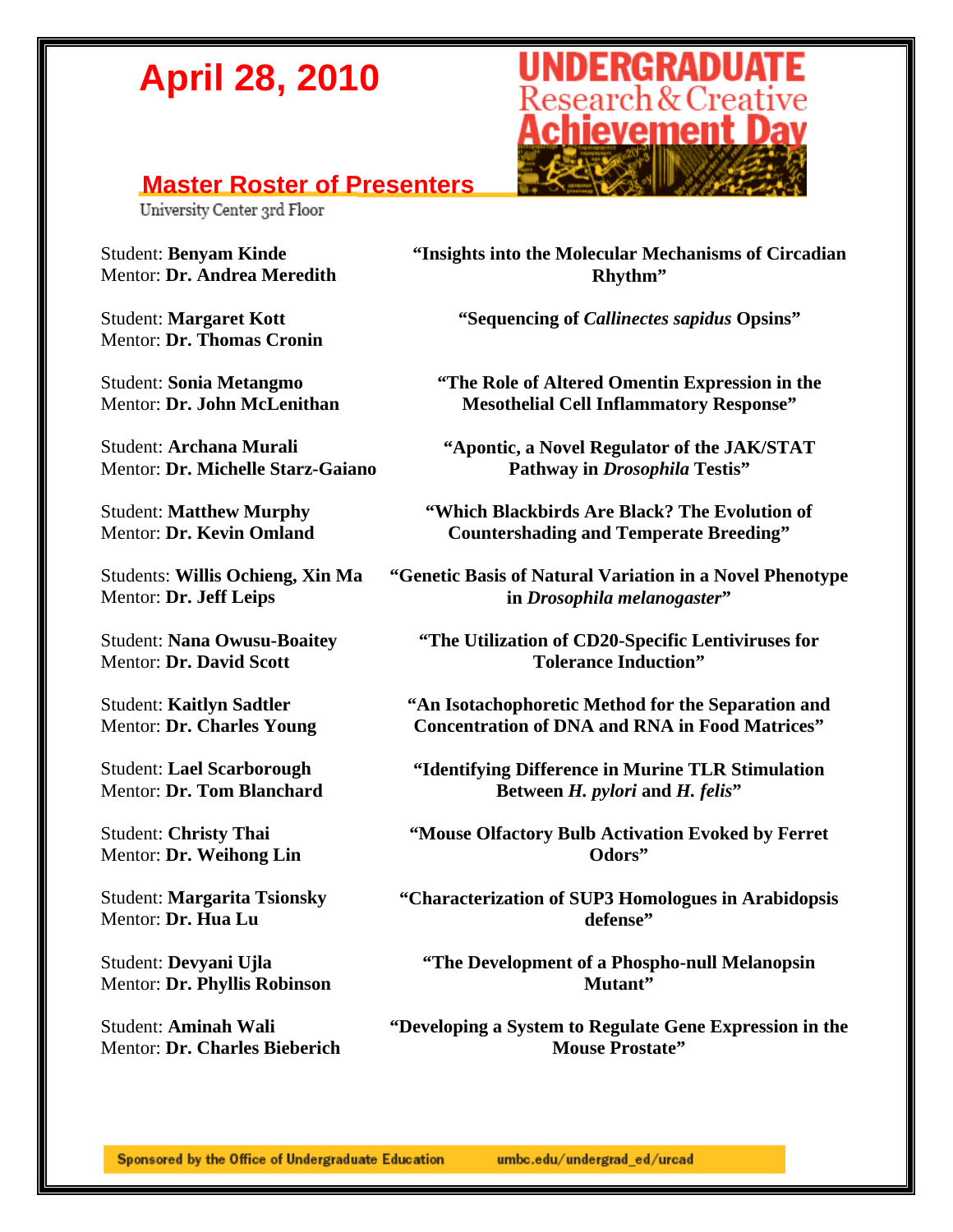

### **Master Roster of Presenters**<br> **University Center 3rd Floor**

#### **Chemical Engineering**

Student: **Brian Cottrell, Jon Bollinger, Akanska Raja, Benjamin D'Alessio, Amy Tsai**  Mentor: **Dr. Mariajose Castellanos Oral Presentation 1:00 -1:15 p.m. UC 310** 

**"Development and Optimization of an Iso-octene Production Scheme"** 

#### **Poster Presentations, 10:00 a.m. – 12:30 p.m., UC Ballroom**

Student: **Rohan Durbal**  Mentor: **Dr. Jennie Leach** 

Student: **John Haser, Zach Vonder Haar, Neil Agarwal, Colin Kelly, Kevin Poff**  Mentor: **Dr. Mariajose Castellanos** 

Student: **Phillip Kang**  Mentor: **Dr. Leah Tolosa** 

Student: **Dominique Monteil, Phil Cutler, Rohan Durbal, Imhotep Jackson, Hanna Worku, Hannah Wilson**  Mentor: **Dr. Mariajose Castellanos** 

Student: **Stephanie Pubill**  Mentor: **Dr. Jennie Leach**  **"Influence of Adhesive Ligand on Mechanical Properties of Polyethylene glycol Hydrogels"** 

**"Iso-octene Production through MTBE Decomposition and Isobutene Dimerization"** 

**"The Development of a Biological Antioxidant Capacity Assay Using Green Fluorescent** *E. coli***"** 

**"Design of an Ethylbenzene Production Scheme of a Styrene Chemical Plant by Innobox Engineering, Inc."** 

**"Polyethylene glycol Hydrogels as an** *in-vitro* **Model for Neural Tissue Engineering"** 

#### **Poster Presentations, 12:30 – 3:00 p.m., UC Ballroom**

Student: **Keisha Carr**  Mentor: **Dr. Julia Ross**  **"Analysis of Polymorphonuclear Leukocyte Penetration in** *Staphylococcus aureus* **Biofilms"** 

Student: **Ryan Connor** "Modeling the Impact of CNS-derived HIV-1 in the

Sponsored by the Office of Undergraduate Education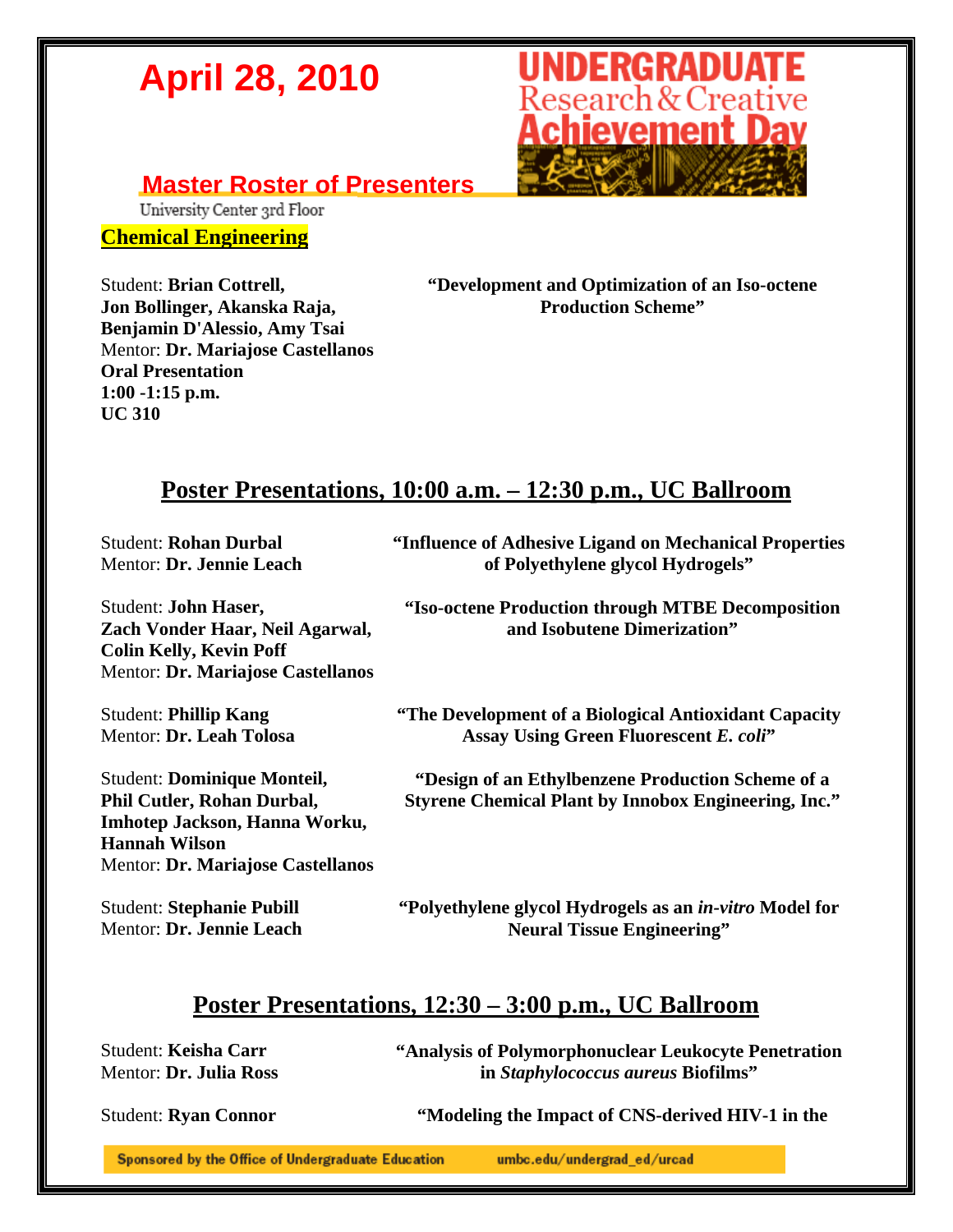### **Master Roster of Presenters**<br> **University Center 3rd Floor**

Student: **Brittany Earnest**  Mentor: **Dr. Theresa Good** 

Student: **Evelyn Ojo**  Mentor: **Dr. Jennie Leach Dr. Julia Ross** 

**UNDERGRADUATE**<br>Research & Creative<br>**Achievement Day** 

Mentor: **Dr. Mariajose Castellanos Emergence of Anti-Retroviral Drug Resistance"** 

**"Analysis of the Formation, Stability and Toxicity of Myoglobin Amyloid Fibrils"** 

**"Effect of Substrate Patterning on** *S. aureus* **Biofilm Formation"** 

**"Production of Styrene Monomer from Ethylene and Benzene"** 

Student: **Michael Pacella, Jason Loiland, Brooke Liebforth, Chijioke Irrechukwu, Fabiola Rincon**  Mentor: **Dr. Mariajose Castellanos** 

Student: **Shelby Vargo**  Mentor: **Dr. Jennie Leach** 

Student: **Melissa Velasquez**  Mentor: **Dr. Julia Ross Dr. Jennie Leach** 

Student: **Hannah Wilson**  Mentor: **Dr. Julia Ross** 

**"Effects of Environment Dimensionality on Sensory Neurons Process Outgrowth: 3D Better Mimics in vivo Features"** 

**"Analysis of Oxygen Levels within** *S. aureus* **Biofilms Using Fluorescent Microparticles"** 

**"The Role of** *Staphylococcus aureus* **Soluble Biofilm Proteins in Inhibiting Neutrophil Migration"** 

#### **Chemistry**

Student: **Nathaniel Kim**  Mentor: **Dr. Katherine L. Seley-Radtke Oral Presentation 1:30 - 1:45 p.m. UC 310** 

**"Extended Pyrimidine Nucleoside Analogues: Investigations into DNA Structure and Function"**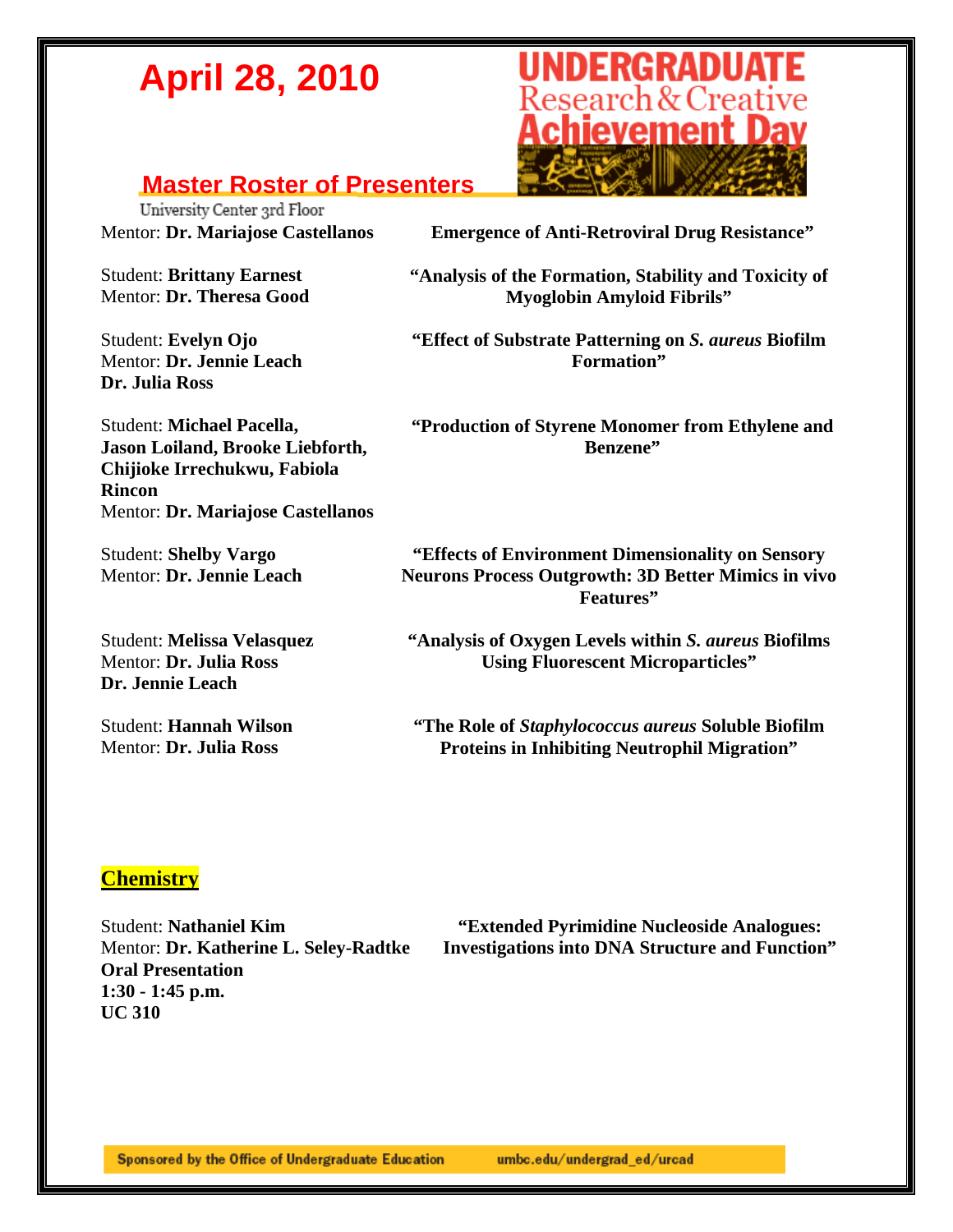# **UNDERGRADUATE**<br>Research & Creative Achievement Dav

### **Master Roster of Presenters**<br> **University Center 3rd Floor**

#### **Poster Presentations, 10:00 a.m. – 12:30 p.m., UC Ballroom**

Student: **Maria Bednarek**  Mentor: **Dr. Marie-Christine Daniel** 

Student: **George Cutsail III**  Mentor: **Dr. Veronika Szalai** 

Student: **Cameron Johnson**  Mentor: **Dr. Katherine Seley-Radtke** 

Student: **Nicholas Pinkin**  Mentor: **Dr. Ramachandra Hosmane** 

Student: **Cristina Teixeira**  Mentors: **Dr. William LaCourse Dr. Aristotle Kalivretenos** 

Student: **Melvin Velasquez**  Mentor: **Dr. Katherine Seley-Radtke**  **"Optimization of Drug Nanocarriers via the Construction of a Stealth Dendron"** 

**"Copper Amyloid-beta Complex in Alzheimer's Disease"** 

**"Design and Synthesis of Unnatural DNA Containing Expanded Purine Analogues"** 

**"Synthesis of Potential Inhibitors of Thymidylate Synthase Based on Quinazoline Structural Skeleton"** 

**"Development of a Food Quality Indicating Sensor"** 

**"Developing a New Class of Chemotherapeutic Drugs: 2`Deoxy Proximal Flexible Nucleosides"** 

#### **Poster Presentations 12:30 – 3:00 p.m.**

Students: **Thomas Dakermanji, Maria Vitery**  Mentor: **Dr. Richard Karpel** 

Student: **Kedy Edme**  Mentor: **Dr. Michael Summers** 

Student: **Nyonsuatee Kollue**  Mentor: **Dr. Daniel Fabris** 

Student: **Richard Maduka**  Mentor: **Dr. Veronika Szalai** 

Student: **Chikezie Okoro**  Mentor: **Dr. Katherine Seley-Radtke** 

**"Development of an Assay to Determine the Affinity of the Snake Venom Protein Crotamine for Heparin"** 

**"NMR Structure of the Core Packaging Signal of HIV-1"** 

**"The Development and Purification of Isotopically Enriched NTPs for Structure Elucidation via Mass Spectrometry"** 

**"The Affinity of Cu1+ for the Amyloid-Beta Peptide of Alzheimer's Disease"** 

**"Carbocyclic Fleximers as Anti-Trypanosomal Agents"**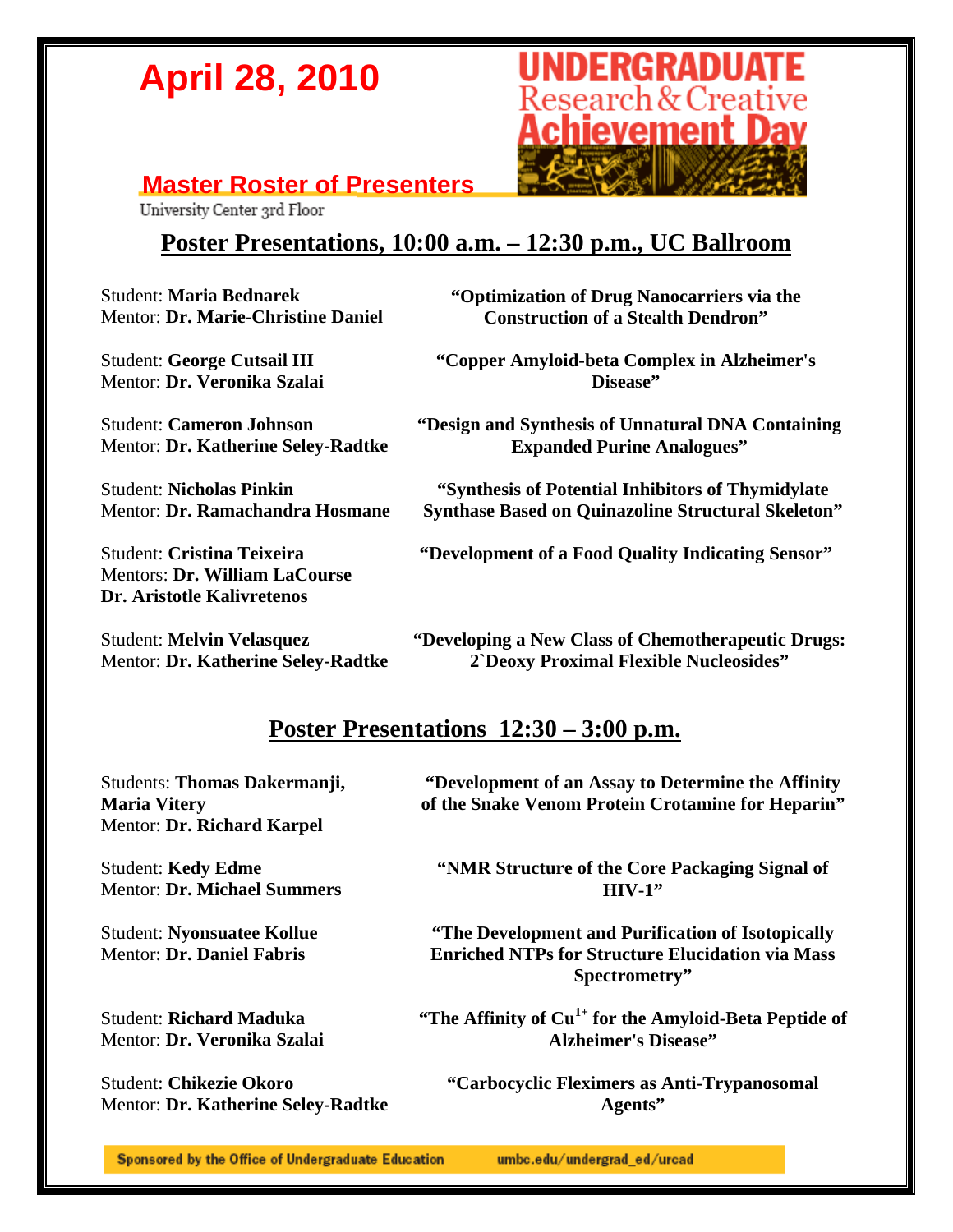### **Master Roster of Presenters**<br> **University Center 3rd Floor**

Student: **Daryl Omire-Mayor**  Mentor: **Dr. William LaCourse** 

Student: **Joseph Ring**  Mentor: **Dr. Daniele Fabris** 

Student: **Onajite Shemi**  Mentor: **Dr. James Polli** 

#### **English**

Student: **Stephanie Tkaczyk**  Mentor: **Dr. Lucille McCarthy Poster Presentation 10:00 a.m. - 12:30 p.m UC Second Floor** 

Student: **Danielle Viens-Payne**  Mentors: **Dr. Thomas Field Dr. Ana Oskoz Oral Presentation 11:15 - 11:30 a.m., UC 312** 

Students: **Kant Klingenstein Jamyla Williams**  Mentors: **Ms. Sally Shivnan Ms. Guenet Abraham 10:15 – 11:45 a.m. Fine Arts 107** 

Student: **Elizabeth Lynch**  Mentor: **Ms. Mary Hickernell Poster Presentation 12:30 - 3:00 p.m., UC 2nd Floor** 

Student: **Susan Wilmes**  Mentor: **Dr. Michele Osherow Oral Presentation 2:15 - 2:30 p.m., UC 312** 



**"The Effect of Molecular Characteristics on Sugar Recovery Using** *in-vitro* **Microdialysis"** 

**"Creation and Screening of Second-Generation Peptide Library Targeting HIV-1 Packaging Signal"** 

**"An Apical Sodium Bile Acid Transporter (ASBT) Targeted Prodrug Design for Sustained Release of Niacin"** 

**"Comparing Cognitive Writing Processes Across the World"** 

**"Crossing Boundaries: Foreign Language Learning for Learning-Disabled Students"** 

*"Bartleby* **2010: Image Joins the Written Word in a Convergence of Creative Writing and Art"** 

**"The Challenged Identities of Speakers of World Englishes: Identity Validation as a Strategy to Encourage Bidialectalism"** 

**"Lemony Snicket as a Gateway to Children's Holocaust Literature"** 

Sponsored by the Office of Undergraduate Education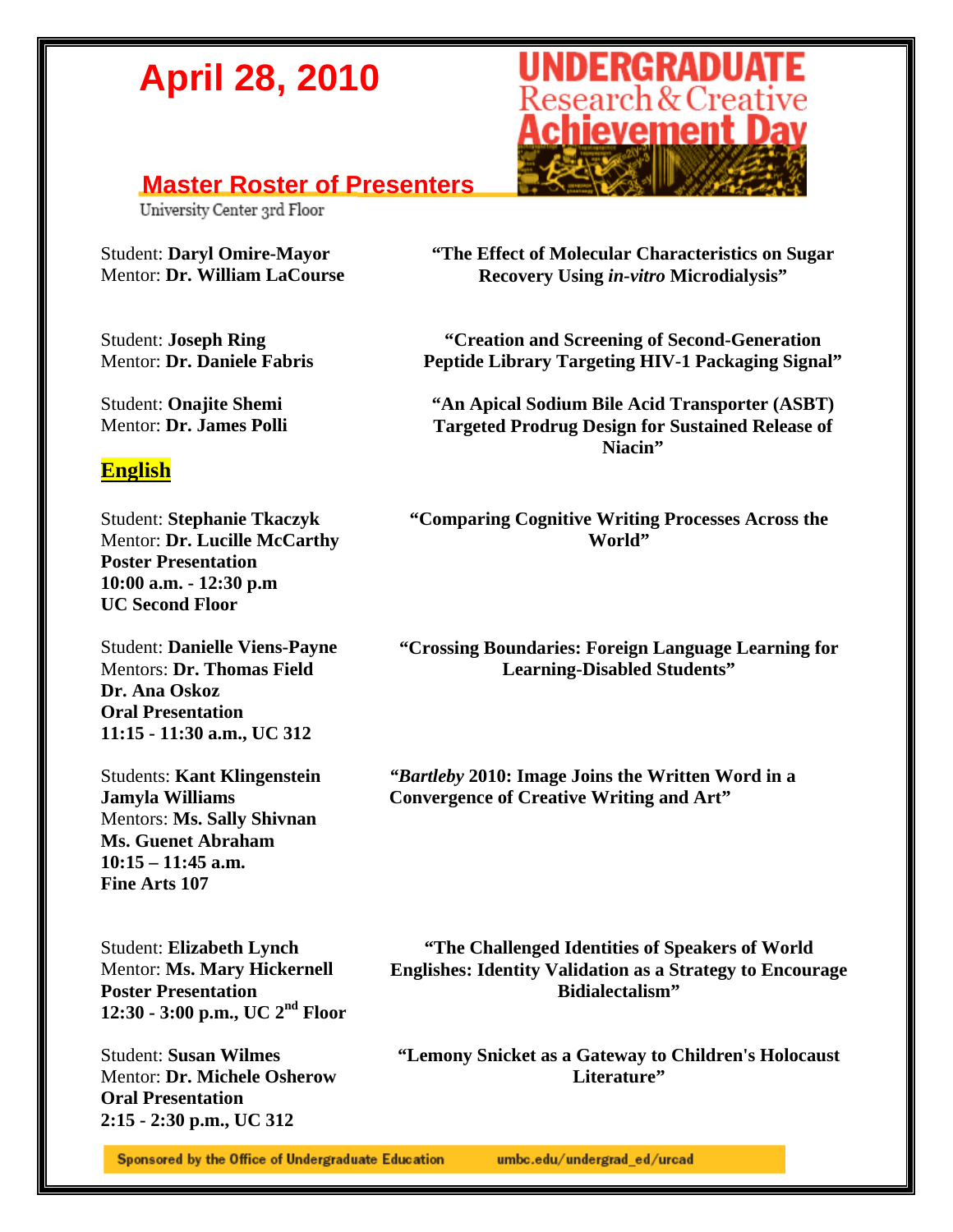### **Master Roster of Presenters**<br> **University Center 3rd Floor**

#### **Environmental studies**

Student: **Katherine Melocik**  Mentor: **Dr. Eugene Parker Poster Presentation 10:00 a.m. - 12:30 p.m UC Ballroom** 

**"Archival and Analysis of Sea Ice Thickness in the Arctic Ocean Based on On-Ice** *in situ* **Historical Measurements"** 

#### **Oral Presentations, UC 312**

Student: **Brandon Cottom**  Mentors: **Dr. Ali Tokay Dr. Eric Wilcox 3:15 - 3:30 p.m.** 

Student: **Rebecca Reeves**  Mentor: **Dr. Christopher Swan 3:30 - 3:45 p.m.** 

**"Driving Forces Behind Himalayan Glacial Melt"** 

**"Spatial Dynamics of the Eastern Mud Turtle**  *Kinosternon subrubrum* **in a Freshwater Tidal Marsh"** 

#### **Fine Arts Recital Hall**

#### **Theatre and Music**

Student: **Sarah Paquette**  Mentor: **Dr. Airi Yoshioka Artistic Performance 9:30 - 9:50 a.m. "Back to Bach: A Historically Informed Interpretation of a Gavotte"** *Department of Music* Student: **Ellen Line**  Mentor: **Ms. Lynn Watson 9:50 - 10:10 a.m. "Getting over Tom"** *Department of Theatre* Student: **Jessica Baker**  Mentor: **Dr. Alan Kreizenbeck 10:10 - 10:40 a.m. "Nuns and Sex"** *Department of Theatre*

Sponsored by the Office of Undergraduate Education umbc.edu/undergrad\_ed/urcad

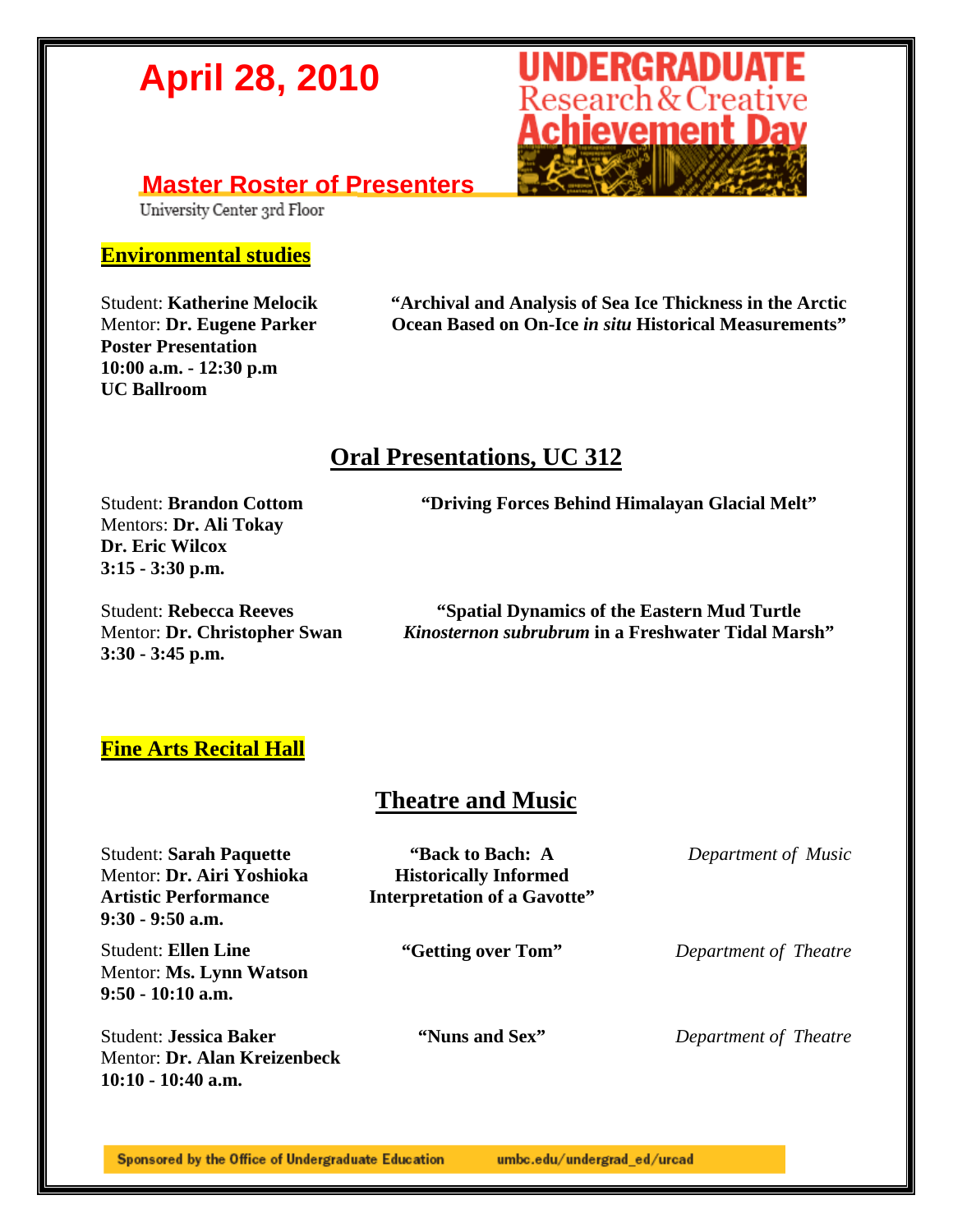

#### **Master Roster of Presenters**

University Center 3rd Floor

Student: **Michal Levitas**  Mentor: **Mr. David Smith 10:40 - 11:00 a.m.** 

**"Learning the Essence of German Leider and Introducing it to the UMBC Community"**

*Department of Music*

Students: **Omar Said, Jessica Baker**  Mentor: **Dr. Alan Kreizenbeck 11:00 - 11:15 a.m.** 

**"Edwin and His Associates"** *Department of Theatre*

#### **Fine Arts 221**

#### **Film, Animation, and Oral Presentations**

Student: **Steven Logue**  Mentor: **Ms. Cathy Cook Film 1:30 - 1:45 p.m. "Heinrich Schliemann: Odyssey of the Mind"** *Department of Visual Arts* Student: **Katie Dix**  Mentor: **Dr. Nicole King Dr. Edward Orser Oral 1:45 - 2:00 p.m. "The Humane Metropolis: Using Environmental Initiatives to Benefit Urban Neighborhoods"** *Department of American Studies* Student: **Cara Gibson**  Mentor: **Dr. Warren Belasco Oral 2:00 - 2:15 p.m. "Diet Coke: America on a Diet"** *Department of American Studies* Student: **Patrick Rife**  Mentor: **Mr. Steve Bradley Film 2:30 - 2:45 p.m. "The Cyclical Nature of Obsolescence"** *Department of Visual Arts* Student: **Glen Fortner**  Mentor: **Mr. Fred Worden Film 2:45 - 3:00 p.m. "Water and Ruins"** *Department of Visual Arts*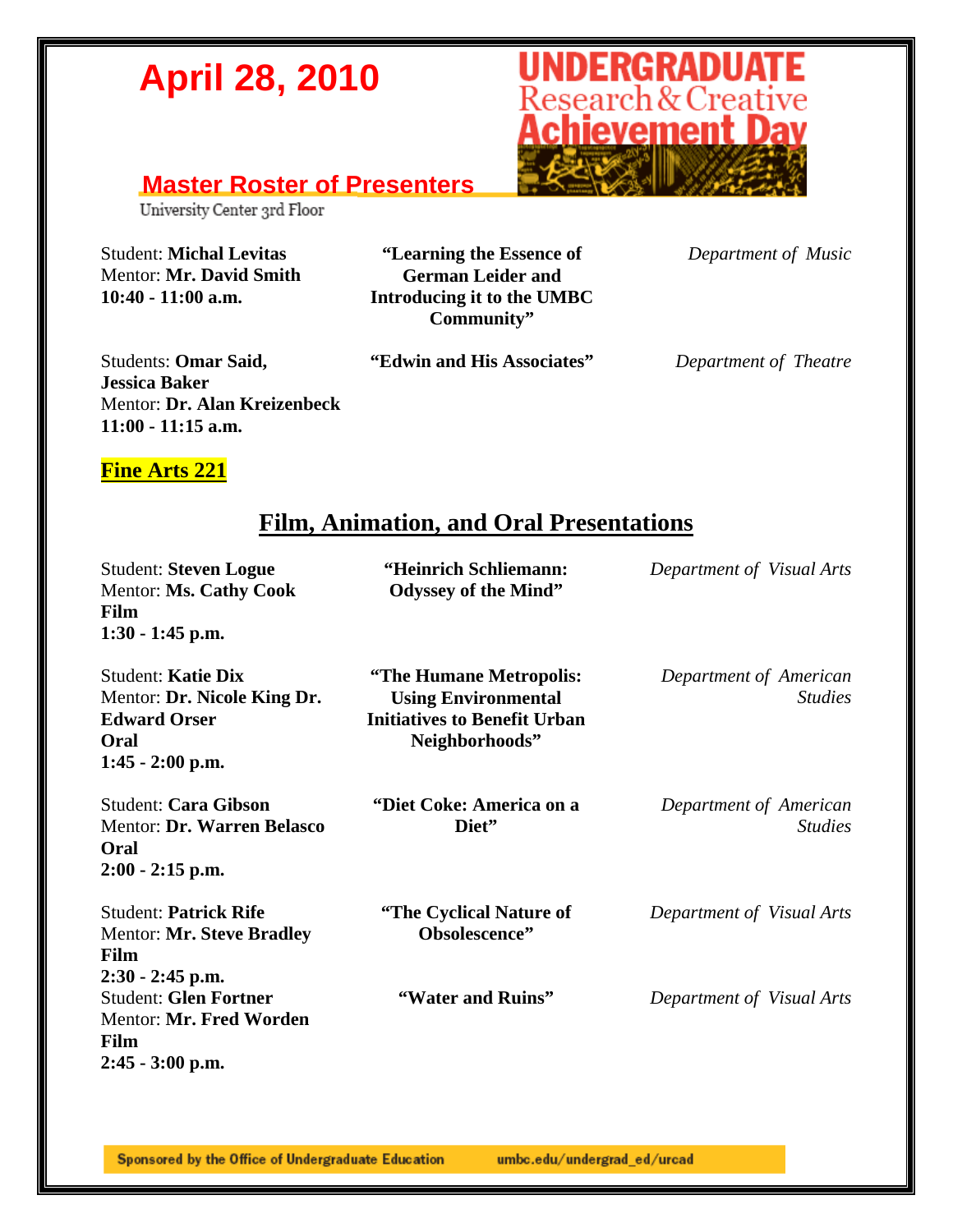**Master Roster of Presenters**<br> **University Center 3rd Floor** 

**Game Development and Virtual Reality** 

Students: **Amar Vadalia, Jon J**  Mentor: **Ms. May Chang 10:00 a.m. - 12:30 p.m UC Ballroom** 

**"An Interactive Digital Signage System using Windows7 and a Touch-screen Monitor"** 

#### **Game Demonstrations, 10:00 a.m. - 3:00 p.m., UC Ballroom: Stage**

Students: **Juan Carlos Rivera, Derek Ragos, Teresa Oswald, John Cservek**  Mentor: **Mr. Neal McDonald** 

Student: **Chris Cromwell**  Mentor: **Mr. Neal McDonald** 

Students: **John Perry, Alex Ehrensberger, Eric Wasser**  Mentor: **Dr. Neal McDonald**  **"Titan Climber"** 

**"Dead Fall"** 

#### **Game Demonstrations, 10:00 a.m. - 3:00 p.m.**

Students: **Eve Addison, Stephen Steinbach, Robert Donahue, Mary Lewis, Nathaniel Wise**  Mentor: **Mr. David McDonald UC 115** 

Students: **Timothy Bubb, Maxwell Hathaway, Rachel Kreutzinger, Alex Ehrensberger, Jenna Ullrich, Bradley Tinney, Abby Salvo, Shane Logue, Elena Debold**  Mentor: **Mr. Neal McDonald** 

**"UMBC IRC Fellows iPhone Strategy Game"** 

**"Slug"** 

**"Akisakio"** 

Sponsored by the Office of Undergraduate Education

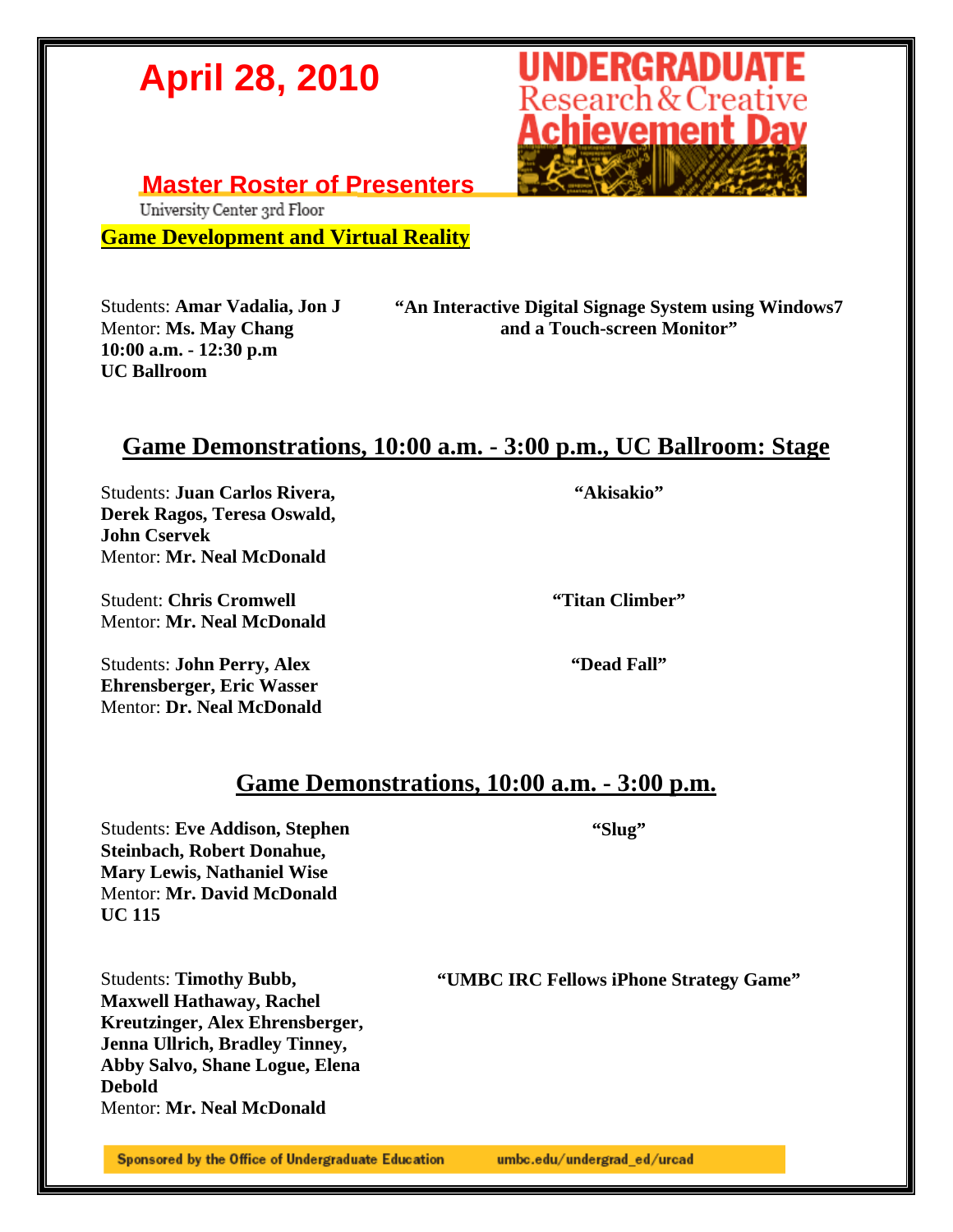

#### **Master Roster of Presenters**

University Center 3rd Floor **UC Ballroom Lobby** 

#### **Game Demonstrations, 12:30 - 3:00 p.m.**

Students: **Jonathan Merkle, Matthew Song, Kevin Kemp, Justin Wall**  Mentor: **Mr. Neal McDonald 12:30 - 3:00 p.m. UC Second Floor** 

**"Brink of Reality: A Power Defense Game"** 

**"Video Game Development"** 

Student: **UMBC Game Developer's Club**  Mentor: **Mr. Neal McDonald 12:30 - 3:00 p.m. UC Ballroom** 

**Gender and Women's Studies**

Student: **Sabah Ghulamali**  Mentor: **Dr. Sarah Chard Poster Presentation 12:30 - 3:00 p.m. UC Ballroom** 

**"Exploring Students' Knowledge and Perceptions of Sexual Assault Resources On-Campus"** 

#### **Oral Presentations, UC 312**

Students: **Abigail Granger, Jennifer Keeter** Mentor: **Dr. Jodi Kelber-Kaye 9:30 - 9:45 a.m.** 

**"The Global Women's Health Action: Putting Intersectionality into Practice"** 

Sponsored by the Office of Undergraduate Education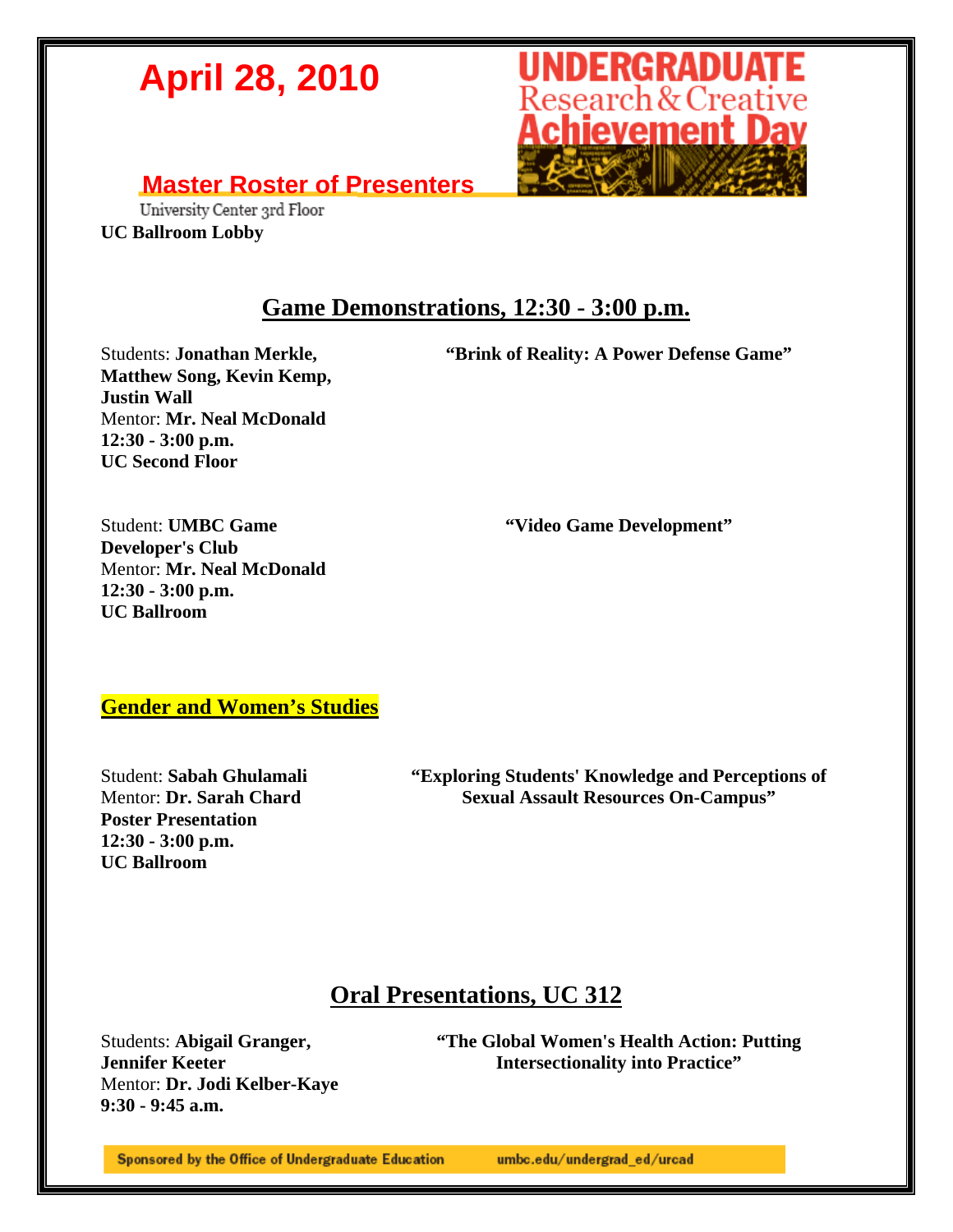#### **Master Roster of Presenters**

University Center 3rd Floor

Student: **JoAnna Gavigan** Mentor: **Dr. Carole McCann 10:00 - 10:15 a.m.** 

Student: **Sarah Solomon**  Mentor: **Dr. Gloria Chuku 10:15 - 10:30 a.m.** 

Student: **Erick Geil**  Mentor: **Dr. Ilsa Lottes 10:30 - 10:45 a.m.** 

Student: **Scott Gautney**  Mentor: **Dr. Thomas Field 10:45 - 11:00 a.m.** 

Student: **Avery Brow**  Mentor: **Dr. Ilsa Lottes 11:00 - 11:15 a.m.** 



**"No Development Without Girls: Gender, Development and Youth Activism in Mali"** 

**"Variations in Perceptions of Sexual Misconduct by Gender"** 

**"Cultural Effects on the Gay Male Lexicon"** 

**"Gay Male Domestic Violence: A Quantitative Analysis"** 

#### **Health Administration and Public Policy**

Student: **Danielle Chestang**  Mentor: **Dr. Judah Ronch Poster Presentation 10:00 a.m. - 12:30 p.m UC Ballroom** 

**"Impact of Images in Advertisements on Older Adults"** 

#### **Poster Presentations, UC Second Floor**

**"Promoting Healthy Eating Among Children"** 

Students: **Shellon George, Stephanie Gitukui, Phillip-Alexander Downie**  Mentor: **Dr. Andrea Kalfoglou** 

Sponsored by the Office of Undergraduate Education

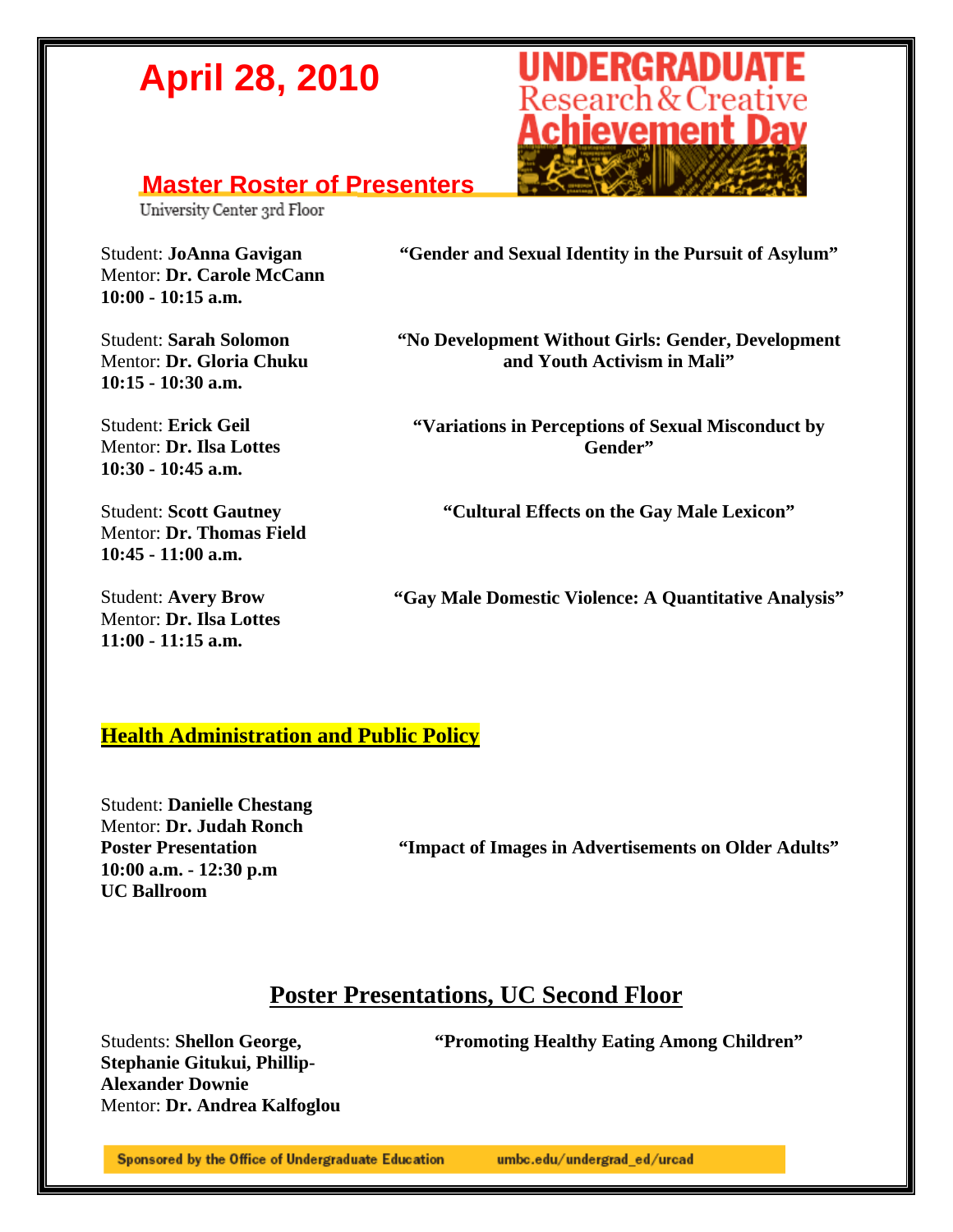#### **Master Roster of Presenters**

University Center 3rd Floor **10:00 a.m. - 12:30 p.m** 

Students: **Areej Kuraishi, Phillips Khuu, Thy Ma**  Mentor: **Dr. Andrea Kalfoglou 10:00 a.m. - 12:30 p.m** 

Student: **Sana Waheed**  Mentor: **Dr. Andrea Kalfoglou 10:00 a.m. - 12:30 p.m** 

Student: **Desiree Johnson**  Mentor: **Dr. Andrea Kalfoglou** 

**12:30 - 3:00 p.m.**

**"Port Discovery Exhibit: Promoting Sun Safety Among Today's Youth"** 

**"Should I Take my Meds or Not? : Pregnant Women's Decision Making About the Use of Antidepressant Drugs"** 

**"Hand Washing for Children"** 

## **Oral Presentations, UC 310 and 312**

Student: **Melissa Chapman**  Mentor: **Dr. Andrea Kalfoglou UC 312 1:30 - 1:45 p.m.** 

**"Ashkenazi Young Adults' Knowledge, Attitudes, and Beliefs about Carrier Testing"** 

Student: **Richard Blissett**  Mentor: **Dr. Andrea Kalfoglou UC 312 1:45 - 2:00 p.m.** 

Student: **Michael Jenkins** Mentors: **Dr. Andrea Kalfoglou Dr. Roland Thorpe Dr. Thomas LaVeist UC 310 3:00 - 3:15 p.m.** 

#### **History**

Student: **Abigail Bratcher**  Mentor: **Dr. Anne Rubin Poster Presentation** 

**"The Business of Marketing Preimplantation Genetic Screening"** 

**"Racial Disparties in Hypertension Awareness and Management"** 

**"Reclaiming Maryland: Confederate Nationalism in Popular Print Culture"** 

Sponsored by the Office of Undergraduate Education

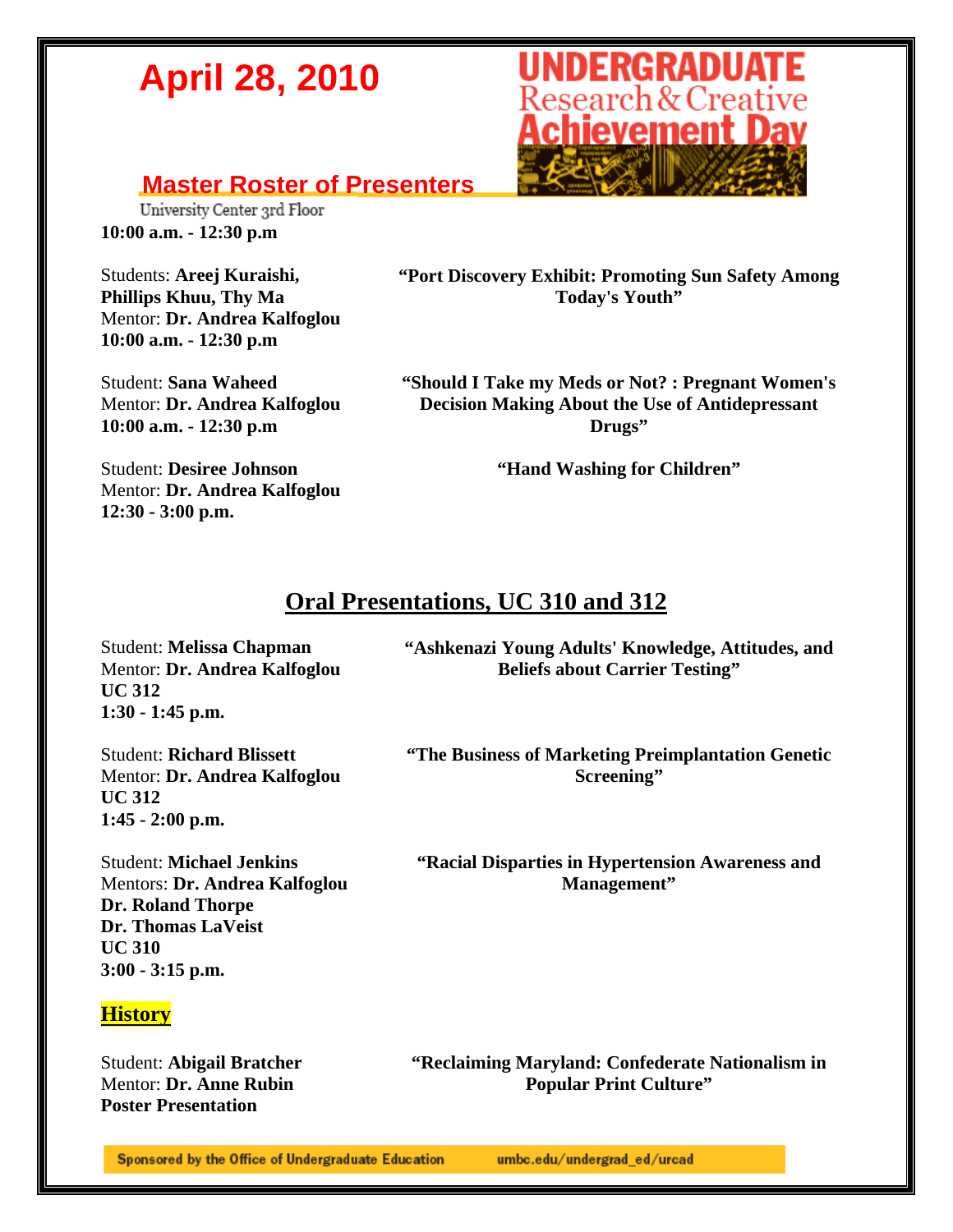

#### **Master Roster of Presenters**

University Center 3rd Floor **10:00 a.m. - 12:30 p.m UC Ballroom** 

Student: **Megan Hardy**  Mentor: **Dr. Michelle Scott Oral Presentation 11:30 - 11:45 a.m. UC 310** 

**"Harlem at its Best: Popular Culture, Nightlife Venues and Emergence of a Queer Subculture during the Harlem Renaissance"** 

#### **Management of Aging Services**

Student: **Danielle Chestang**  Mentor: **Dr. Judah Ronch Poster Presentation 10:00 a.m. - 12:30 p.m UC Ballroom Poster Presentation** 

**"Impact of Images in Advertisements on Older Adults"** 

#### **Mathematics**

#### **Poster Presentations, 10:00 a.m. - 12:30 p.m., UC Ballroom**

Student: **Geoffrey Clapp**  Mentor: **Dr. Kathleen Hoffman**  **"Modeling Sensory Input to the Lamprey Spinal Cord"** 

Student: **Gregory Handy**  Mentor: **Dr. Bradford Peercy** 

Mentor: **Dr. Jinglai Shen** 

Student: **Immanuel Williams** 

**"Extending the IP3 Receptor Model to Include** 

**"An Approach to Lowering Gang Levels"** 

**Competition with Partial Agonists"** 

#### **Oral Presentation**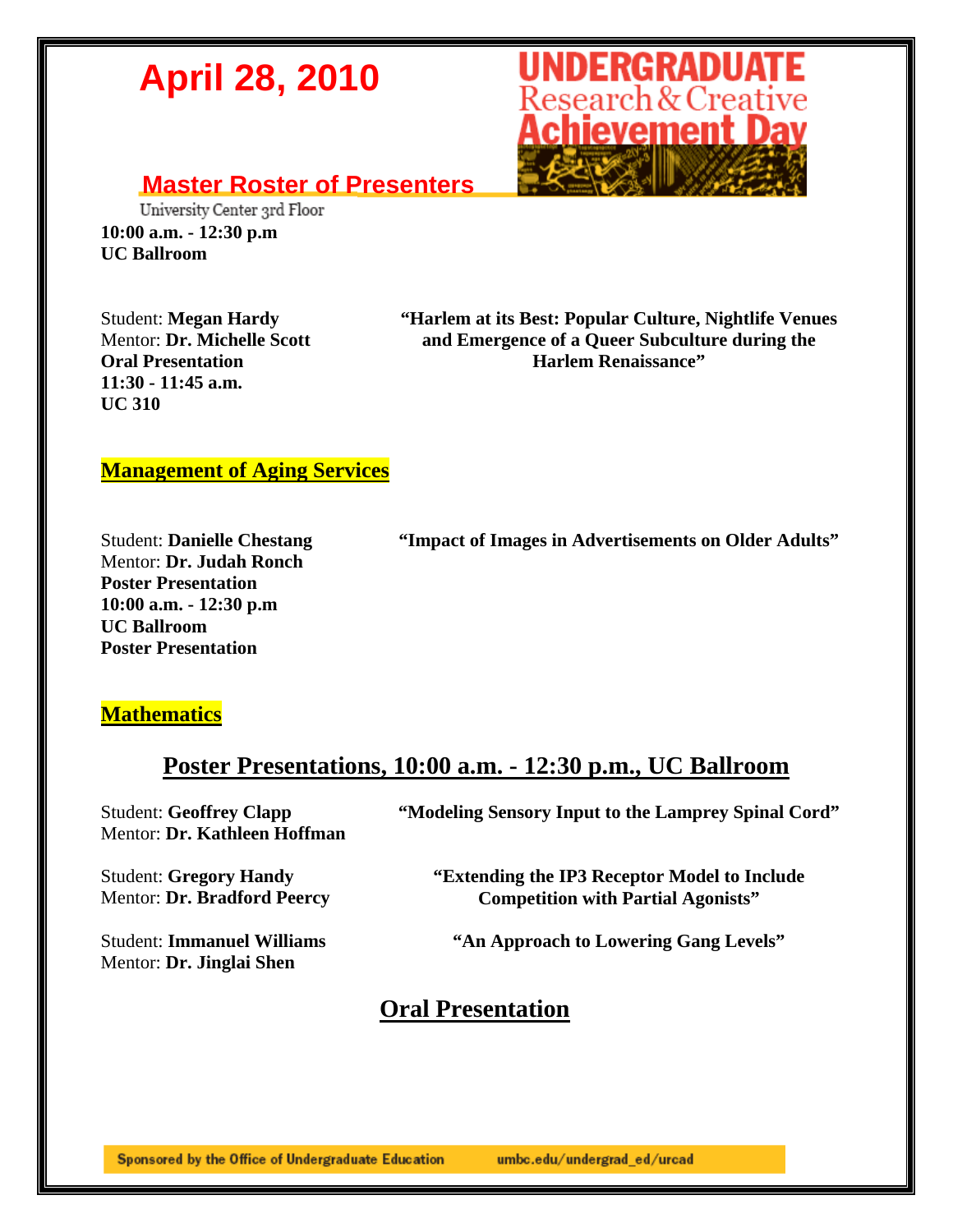#### **Master Roster of Presenters**

University Center 3rd Floor

Student: **Alexandria Volkening**  Mentor: **Dr. Jonathan Bell** 

**Oral Presentation 1:15 - 1:30 p.m.** 

**UC 312** 



**"A Mathematical Model of Vulnerable Plaque Growth and Rupture"** 

#### **Mechanical Engineering**

#### **Poster Presentations, 10:00 a.m. - 12:30 p.m., UC Ballroom**

Student: **Timi Fadiran**  Mentor: **Dr. Timmie Topoleski** 

Student: **Joshua Francois**  Mentor: **Dr. Chalres Eggleton** 

Student: **Jessandra Hough**  Mentor: **Dr. Liang Zhu** 

Student: **Anand Patel**  Mentor: **Dr. Timmie Topoleski**  **"Characterizing Fracture Force of Hyoid Bone: Investigation of Suicides and Homicides"** 

**"Computational Modeling of Atomic Force Microscopy Tip Loading and Unloading on a Biological Cell"** 

**"Temperature Elevations in Extracted Teeth Induced by a System B Heating Catheter"** 

**"Friction Testing of Materials Used in Artificial Joints"** 

#### **Modern Language and Linguistics**

#### **Oral Presentations, UC 312**

Student: **Scott Gautney**  Mentor: **Dr. Thomas Field 10:45 - 11:00 a.m.** 

**"Cultural Effects on the Gay Male Lexicon"** 

Student: **Danielle Viens-Payne**  Mentors: **Dr. Thomas Field Dr. Ana Oskoz 11:15 - 11:30 a.m.** 

**"Crossing Boundaries: Foreign Language Learning for Learning-Disabled Students"** 

#### **Music**

Sponsored by the Office of Undergraduate Education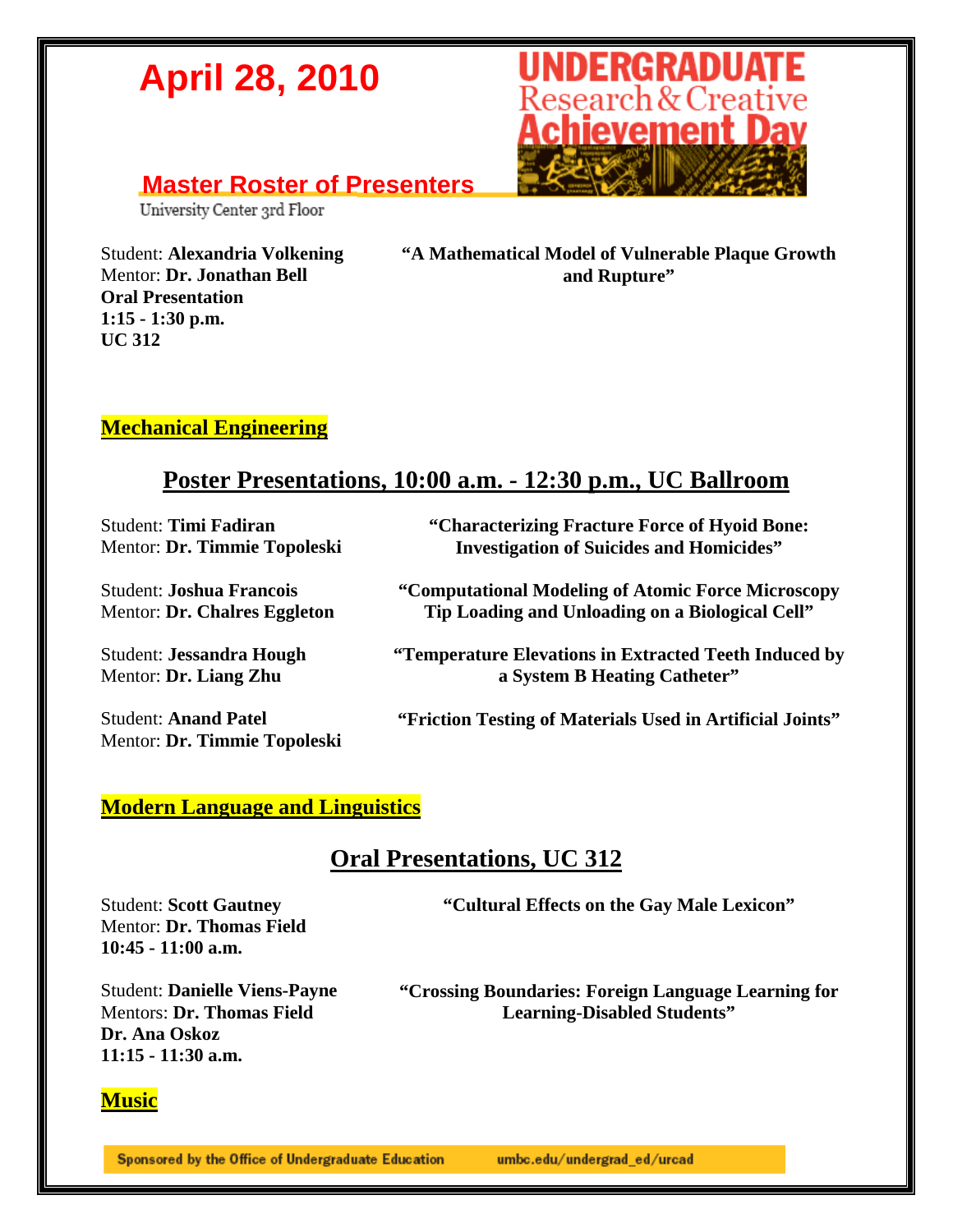

### **Master Roster of Presenters**<br> **University Center 3rd Floor**

#### **Music Presentations, Fine Arts Recital Hall**

Student: **Sarah Paquette** Mentor: **Dr. Airi Yoshioka 9:30 - 9:50 a.m.** 

**"Back to Bach: A Historically Informed Interpretation of a Gavotte"** 

Student: **Michal Levitas**  Mentor: **Mr. David Smith 10:40 - 11:00 a.m.** 

**"Learning the Essence of German Leider and Introducing it to the UMBC Community"** 

#### **Oral Presentations, UC 312**

Student: **Shane Parks**  Mentor: **Dr. Anna Rubin Susan McCully 9:15 - 9:30 a.m.** 

**"A Thematic Analysis of Stephen Schwartz Children of Eden"** 

Student: **Meghan Sommers**  Mentor: **Dr. Joseph Morin 2:45 - 3:00 p.m. UC 312** 

**"Medieval and Renaissance Shawms: An Exploration of Embouchure"**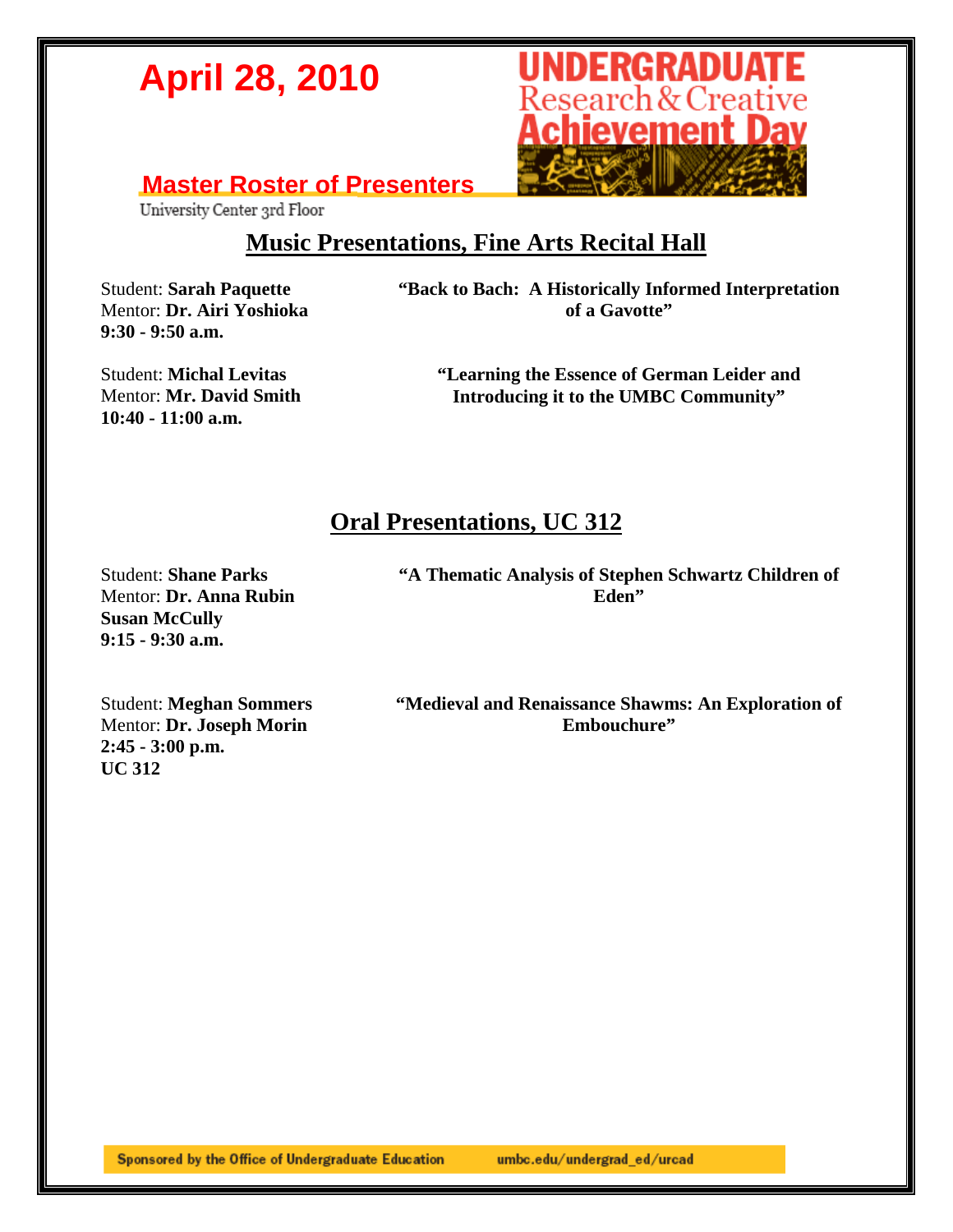

### **Master Roster of Presenters**

#### **Interest to the ELC**

#### **Music Presentations, Fine Arts Recital Hall**

Student: **Sarah Paquette** Mentor: **Dr. Airi Yoshioka 9:30 - 9:50 a.m.** 

**"Back to Bach: A Historically Informed Interpretation of a Gavotte"** 

#### **Film Screening, Fine Arts 221**

Student: **Glen Fortner** Mentor: **Mr. Fred Worden 2:45 - 3:00 p.m.** 

**"Water and Ruins"** 

#### **Artistic Exhibits, 10:00 a.m. - 3:00 p.m., UC 115**

Student: **Sara Allen** Mentor: **Dr. Preminda Jacob** **"The Art of Biology"** 

Students: **Benjamin Hong, Sarah Carney**  Mentor: **Dr. Preminda Jacob**

Students: **Franki Trout, Daniell-Vines Payne, Kelly-Lynne Russell** Mentor: **Dr. Preminda Jacob** 

**"Virtual Museum: Glass: The Transparent Connection Between Art and Science"** 

**"Virtual Museum: Life as a Dance"** 

#### **Poster Presentations, UC Second Floor**

Student: **Gillian Yeadon**  Mentor: **Dr. Carolyn Forestiere**  **"Why Ethnic Diversity Matters and its Impact on Universal Health Care in the United States"** 

Sponsored by the Office of Undergraduate Education

umbc.edu/undergrad\_ed/urcad

**Of**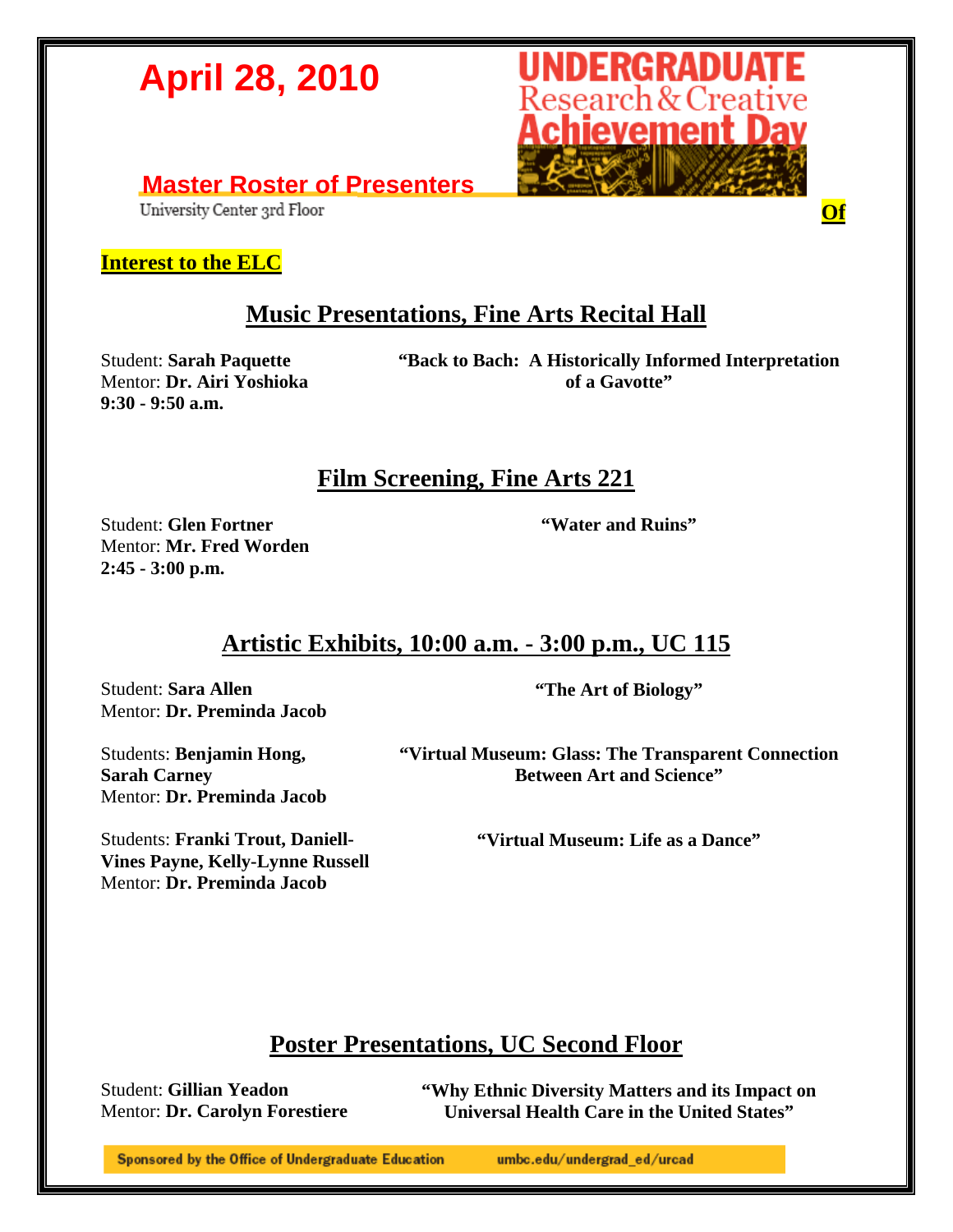### **Master Roster of Presenters**<br> **University Center 3rd Floor**

**10:00 a.m. - 12:30 p.m** 

Student: **Stephanie Tkaczyk**  Mentor: **Dr. Lucille McCarthy 10:00 a.m. - 12:30 p.m.** 

**"Comparing Cognitive Writing Processes Across the World"** 

Student: **Elizabeth Lynch**  Mentor: **Ms. Mary Hickernell 12:30 - 3:00 p.m.** 

**"The Challenged Identities of Speakers of World Englishes: Identity Validation as a Strategy to Encourage Bidialectalism"** 

#### **Poster Presentations, 10:00 a.m. - 12:30 p.m., UC Ballroom**

Student: **Annah Seo**  Mentor: **Dr. Charissa Cheah**  **"Examining Parental Acculturation, Socialization Goals, and the Development of Korean Immigrant Children"** 

Student: **Immanuel Williams** Mentor: **Dr. Jinglai Shen**

**"An Approach to Lowering Gang Levels"** 

Student: **Rebecca Zia** Mentor: **Dr. Charissa Cheah**

**"Maternal Depressive Symptoms, Parent-Child Relationships, and Children's Peer Problems in Chinese Immigrants"** 

#### **Poster Presentations, 12:30 - 3:00 p.m., UC Ballroom**

Student: **Momoka Watanabe**  Mentor: **Dr. Charissa Cheah** 

**"An Ecological Examination of Psychological Control in Korean Immigrant Families"** 

#### **Oral Presentations, UC 310 and UC 312**

Student: **Victory Mohamed** Mentor: **Dr. Devin Hagerty 9:30 - 9:45 a.m., UC 310** 

Student: **Megan Hardy** Mentor: **Dr. Michelle Scott** Oral Presentation **11:30 - 11:45 a.m., UC 310** 

**"The Rise of China and India: What do Possible New Superpowers Mean for the United States?"** 

**"Harlem at its Best: Popular Culture, Nightlife Venues and Emergence of a Queer Subculture during the Harlem Renaissance"** 

Sponsored by the Office of Undergraduate Education

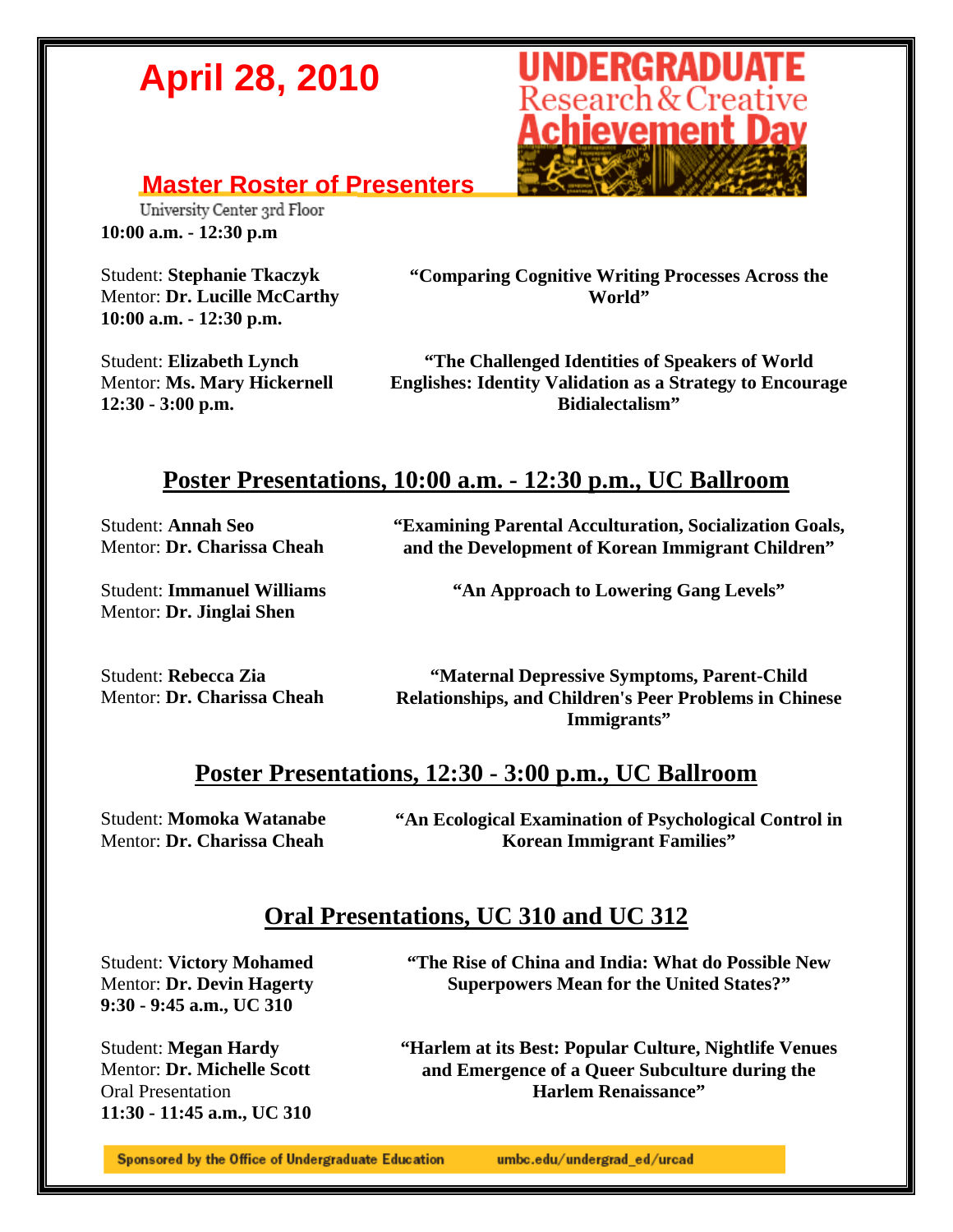#### **Master Roster of Presenters**

University Center 3rd Floor

Student: **Sarah Solomon** Mentor: **Dr. Gloria Chuku 10:15 - 10:30 a.m., UC 312** 

Student: **Danielle Viens-Payne** Mentors: **Dr. Thomas Field Dr. Ana Oskoz 11:15 - 11:30 a.m., UC 312** 

Student: **Vivian Ekey** Mentor: **Dr. Sara Poggio 11:30 - 11:45 a.m., UC 312**

Student: **Christa Kizito** Mentor: **Dr. Carolyn Forestiere 2:00 - 2:15 p.m., UC 312**

Student: **Michael Jenkins** Mentors: **Dr. Andrea Kalfoglou Dr. Roland Thorpe Dr. Thomas LaVeist 3:00 - 3:15 p.m., UC 310** 

Student: **Tahira Mahdi** Mentor: **Dr. Shawn Bediako 3:30 - 3:45 p.m., UC 310** 



**"No Development Without Girls: Gender, Development and Youth Activism in Mali"** 

**"Crossing Boundaries: Foreign Language Learning for Learning-Disabled Students"** 

**"Afro-Porteño Identity Today"** 

**"Women's Representation in sub-Saharan Africa"** 

**"Racial Disparties in Hypertension Awareness and Management"** 

**"Deconstructing the Nerd: Visual Acuity and Need for Cognition in Adults"** 

#### **Oral Presentations, FA 221**

Student: **Katie Dix**  Mentors: **Dr. Nicole King Dr. Edward Orser 1:45 - 2:00 p.m.** 

Student: **Cara Gibson**  Mentor: **Dr. Warren Belasco 2:00 - 2:15 p.m.** 

**"The Humane Metropolis: Using Environmental Initiatives to Benefit Urban Neighborhoods"** 

**"Diet Coke: America on a Diet"** 

Sponsored by the Office of Undergraduate Education umbc.edu/undergrad\_ed/urcad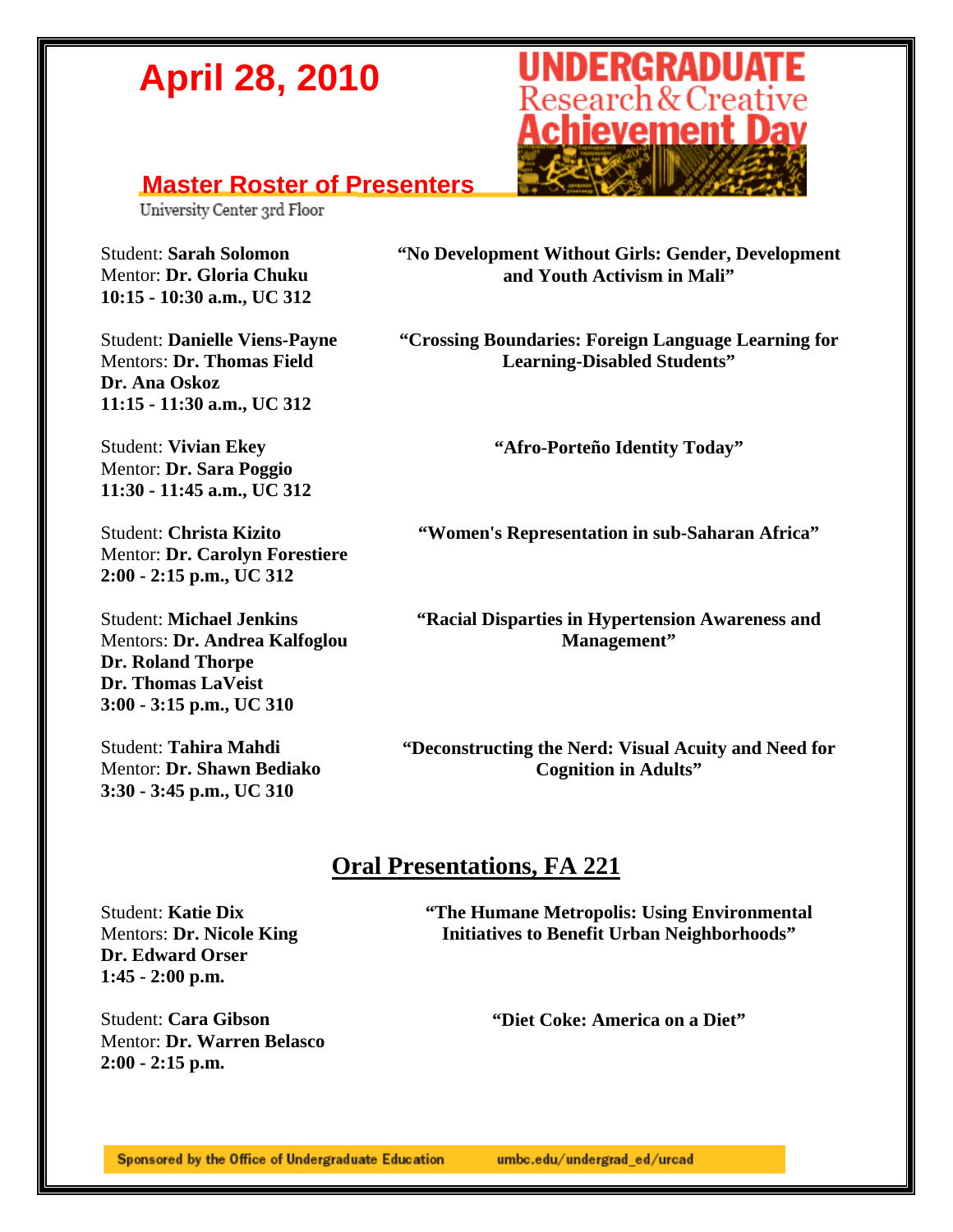

### **Master Roster of Presenters**<br> **University Center 3rd Floor**

**Physics**

#### **Poster Presentations, 10:00 a.m. - 12:30 p.m., UC Ballroom**

Student: **David Mason**  Mentors: **Dr. Zaven Arzoumanian, Dr. Keith Gendreau** 

**"Simulation Software for the Chromatic Mineral Identification and Surface Texture (CMIST) Instrument"**

Student: **Naomi Wolford**  Mentors: **Dr. Manfredo Tabacniks Dr. J. Vanderlei Martins** 

**"Examining Cloud Microphysics and Thermodynamics in the Laboratory"** 

#### **Poster Presentation, 12:30 - 3:00 p.m., UC Ballroom**

Student: **Jaime Compton**  Mentor: **Mr. Ruben Delgado**  **"Determination of Planetary Boundary Layer for Air Quality Forecasting"** 

**"Cloud-CubeSat - Designing a Picosatellite"** 

Students: **James Gerity, Tyler Schmitz**  Mentor: **Dr. J. Vanderlei Martins** 

#### **Political Science**

#### **Oral Presentations, UC 310 and UC 312**

Student: **Sonia Siddiqui**  Mentor: **Dr. Brigid Starkey 9:15 - 9:30 a.m. UC 310** 

**"The Tunisian Paradox - the Exceptional Case of Stability in the Middle East and North African Region"** 

Student: **Victory Mohamed**  Mentor: **Dr. Devin Hagerty 9:30 - 9:45 a.m. UC 310** 

Student: **Gavin Way**  Mentor: **Dr. Brian Grodsky**  **"The Rise of China and India: What do Possible New Superpowers Mean for the United States?"** 

**"The Erosion of Control: The Effects of Duration of Conflict on a State's Human Rights Policy"** 

Sponsored by the Office of Undergraduate Education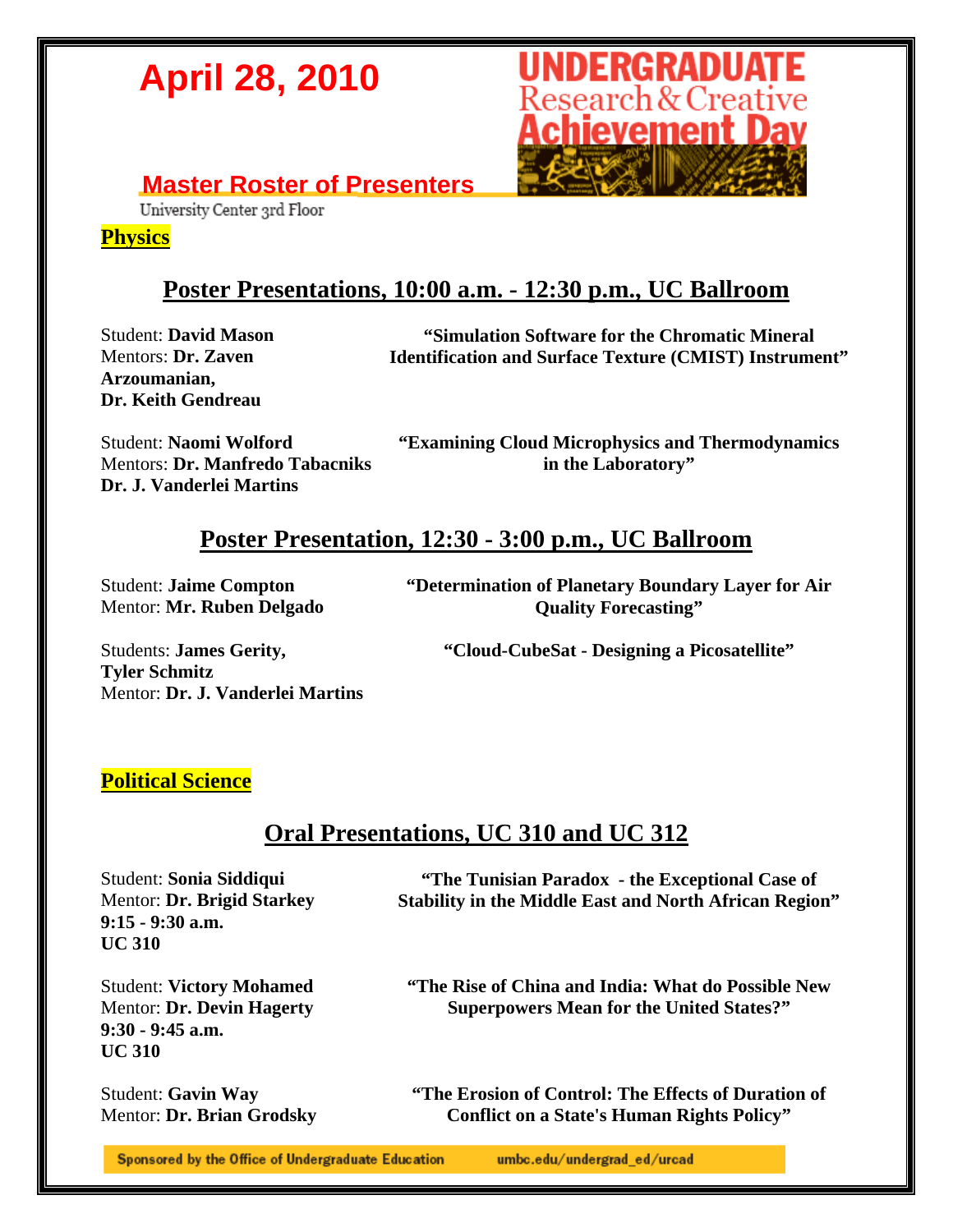

### **Master Roster of Presenters**<br> **University Center 3rd Floor**

**9:45 - 10:00 a.m. UC 310** 

Student: **Gabrielle Wyatt** Mentor: **Dr. George La Noue 10:00 - 10:15 a.m. UC 310** 

**"Homeless Children and the Foreclosure Crisis: Implications of the McKinney-Vento Act"** 

Student: **Christa Kizito**  Mentor: **Dr. Carolyn Forestiere 2:00 - 2:15 p.m. UC 312** 

**"Women's Representation in sub-Saharan Africa"** 

#### **Poster Presentations, 10:00 a.m. - 12:30 p.m., UC Ballroom**

Student: **Wayne Heavener**  Mentor: **Dr. Jeffrey Davis** 

**"Consensus and Legitimacy in Supreme Court Opinions"** 

Student: **Christopher O'Reilly**  Mentor: **Dr. Simon Stacey** 

Student: **Kathryn Papagjika**  Mentor: **Dr. Thomas Schaller** 

**"Nightingales"** 

**"Sociodemographics and their Influence on Voting Behavior on Abortion Policy at the Maryland General Assembly"** 

#### **Poster Presentations, University Center Second Floor**

Student: **Betty Irungu**  Mentor: **Dr. Tyson King-Meadows 10:00 a.m. - 12:30 p.m** 

Student: **Gillian Yeadon**  Mentor: **Dr. Carolyn Forestiere 10:00 a.m. - 12:30 p.m** 

**"An Analysis of Ethnic Identity in the 2007 Kenyan General Election"** 

**"Why Ethnic Diversity Matters and its Impact on Universal Health Care in the United States"**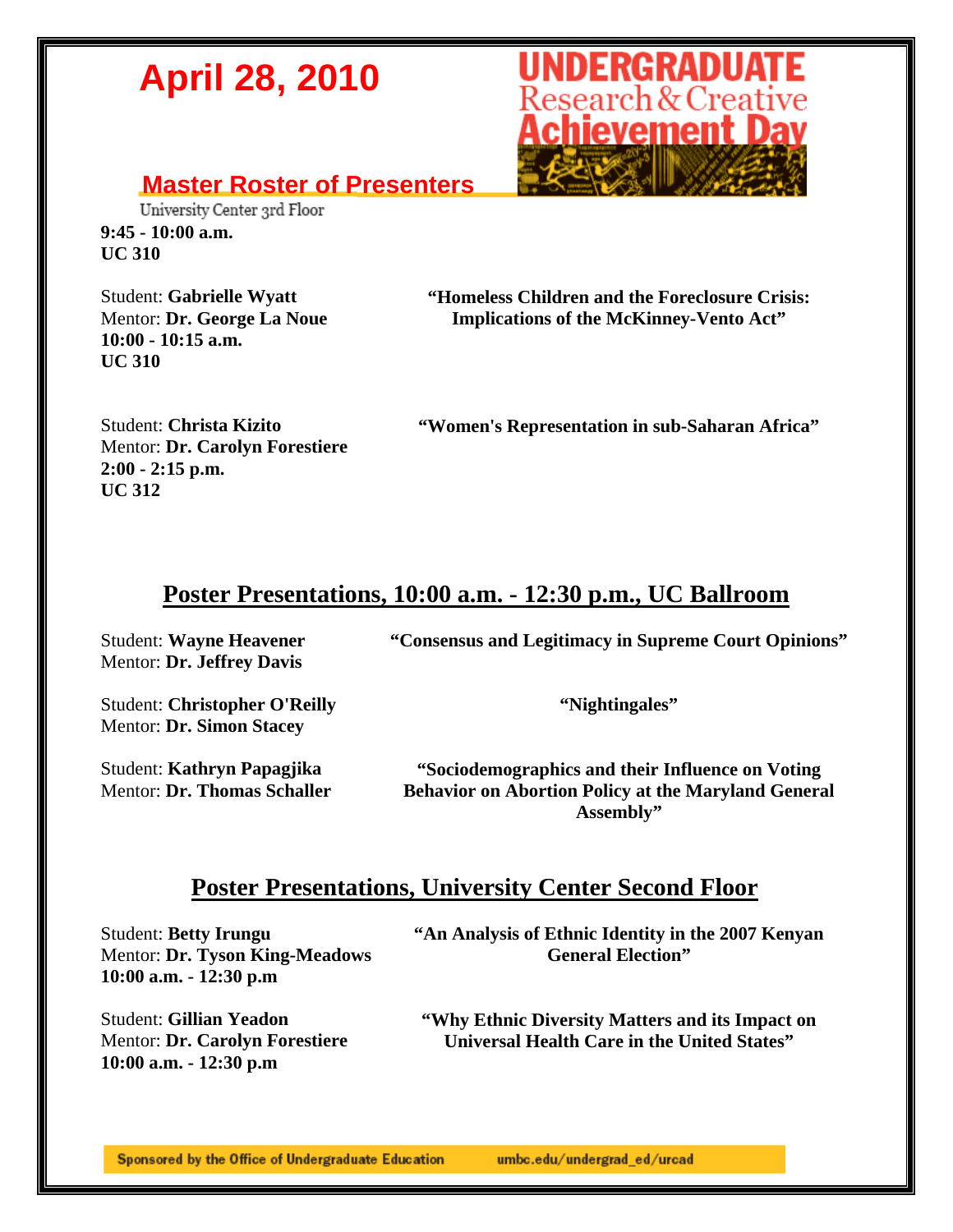#### **Master Roster of Presenters**

University Center 3rd Floor

Student: **David Pourshoushtari**  Mentor: **Dr. Tyson King-Meadows 12:30 - 3:00 p.m.** 

**"Justice Sotomayor and the Legitimacy of the Supreme Court"** 

#### **Psychology**

#### **Oral Presentations, UC 310 and 312**

Student: **Rebecca Mullan**  Mentor: **Dr. Diane Alonso 2:45 - 3:00 p.m. UC 310** 

**"Conquering Visual Perceptions: An Exploration in Effective Media Literacy Strategies for Pre-Adolescents"** 

**"Racial Disparties in Hypertension Awareness and Management"** 

Student: **Michael Jenkins**  Mentors: **Dr. Andrea Kalfoglou Dr. Roland Thorpe Dr. Thomas LaVeist 3:00 - 3:15 p.m. UC 310** 

Student: **Areej Kuraishi**  Mentor: **Dr. Charissa Cheah 3:15 - 3:30 p.m. UC 310** 

Student: **Tahira Mahdi**  Mentor: **Dr. Shawn Bediako 3:30 - 3:45 p.m. UC 310** 

Student: **Melissa Chapman**  Mentor: **Dr. Andrea Kalfoglou 1:30 - 1:45 p.m. UC 312** 

**"Adolescent Father's Parenting: Effects of the Mother-Father and Mother-Grandmother Relationships"** 

**"Deconstructing the Nerd: Visual Acuity and Need for Cognition in Adults"** 

**"Ashkenazi Young Adults' Knowledge, Attitudes, and Beliefs about Carrier Testing"** 

#### **Poster Presentations, 10:00 a.m. - 12:30 p.m., UC Ballroom**

Sponsored by the Office of Undergraduate Education

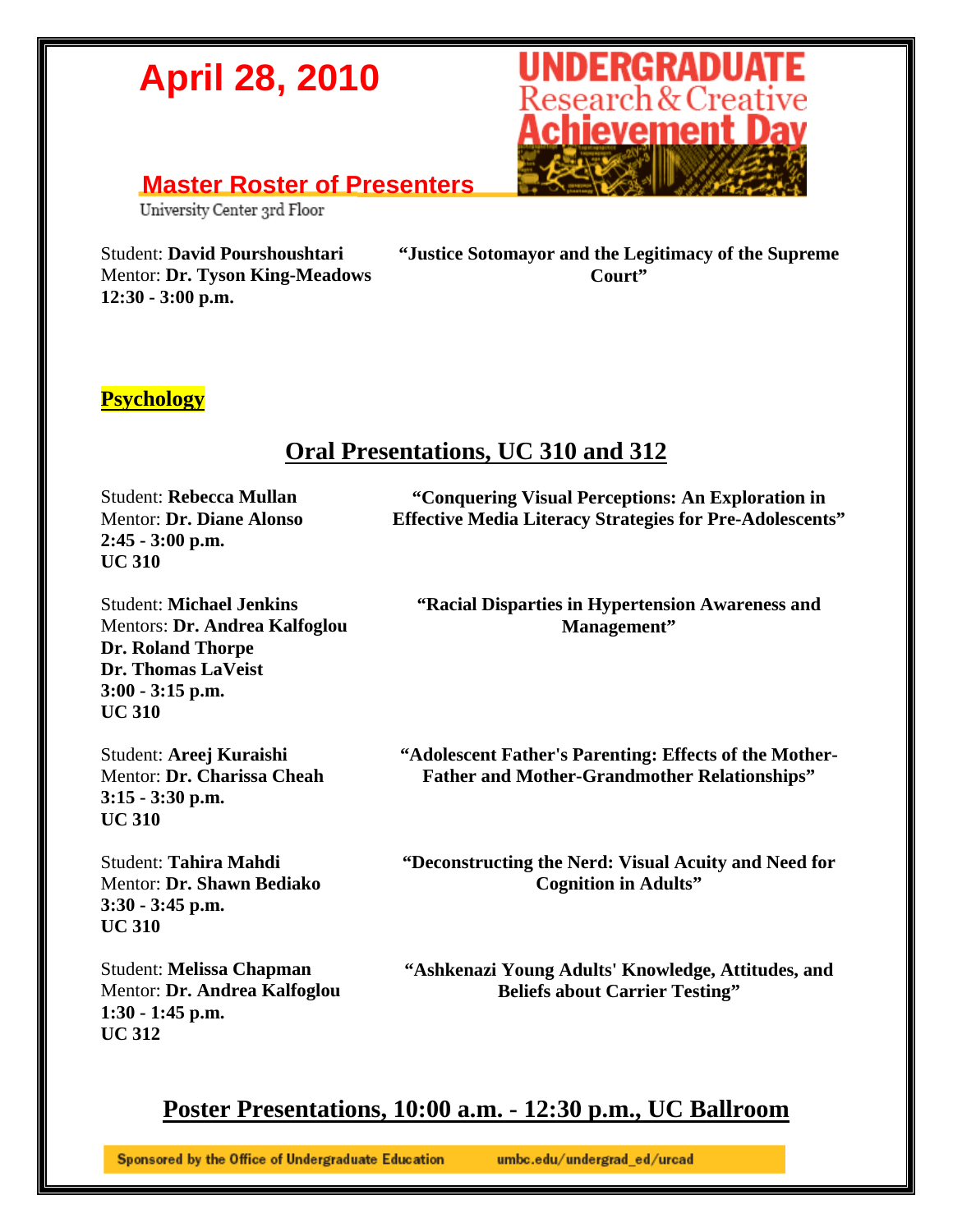#### **Master Roster of Presenters**

University Center 3rd Floor

Student: **David Chen**  Mentor: **Dr. Anne Brodsky** 

Student: **Wendy Gaultney**  Mentor: **Dr. Lynnda Dahlquist** 

Student: **Lauren Hall**  Mentor: **Dr. Lynnda Dahlquist** 

Student: **Annah Seo**  Mentor: **Dr. Charissa Cheah** 

Student: **Rebecca Zia**  Mentor: **Dr. Charissa Cheah** 

Student: **Lauren Long**  Mentor: **Dr. Bernard Rabin** 



**"Beyond the Sophistication of Advanced Statistical Procedures in Psychology"** 

**"A Review of Educational Materials for Parents of Food Allergic Children"** 

**"Peer Interactions and Social Competence of Young Food-Allergic Children"** 

**"Examining Parental Acculturation, Socialization Goals, and the Development of Korean Immigrant Children"** 

**"Maternal Depressive Symptoms, Parent-Child Relationships, and Children's Peer Problems in Chinese Immigrants" "Effects of Exposing Rats to Types of Radiations Encountered in Space on Cognitive Performance"** 

#### **Poster Presentations, 12:30 - 3:00 p.m., UC Ballroom**

Student: **Angelica Alexander**  Mentors: **Ms. Laura Scaletti Maureen Black** 

Student: **Anu Aluvathingal**  Mentor: **Dr. Laura Stapleton** 

Student: **Anna Ramirez**  Mentors: **Ms. Laura Scaletti Maureen Black** 

Student: **Carrie Strachan**  Mentors: **Ms. Laura Scaletti Maureen Black** 

**"Parental Sense of Competence at Two-years of Age and Child Internalizing and Externalizing Behavior Problems at Age Four"** 

**"The Relation of the Response Distribution to Self-Report Questionnaires and Cognitive Ability among Children" "Parental Depression in Toddlerhood and Child Growth from Two to Four Years of Age"** 

**"Toddler Temperament and Parental Depression: Predictors of Poor Emotional Functioning at Age Seven"** 

Student: **Monica Tith "Caregiver Negative Life Events and Coping with Stress** 

Sponsored by the Office of Undergraduate Education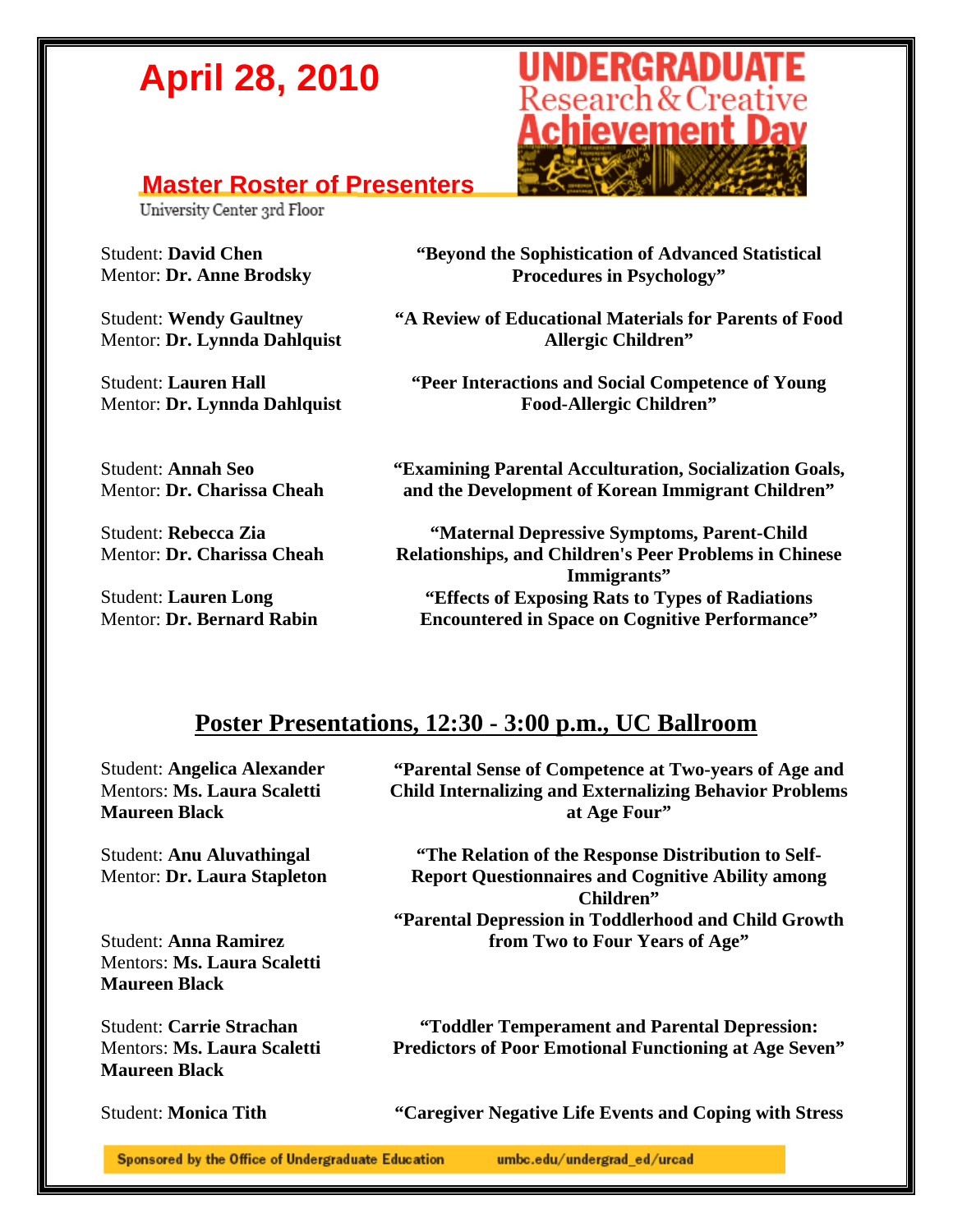#### **Master Roster of Presenters**

University Center 3rd Floor Mentors: **Ms. Laura Scaletti Maureen Black** 

Student: **Momoka Watanabe**  Mentor: **Dr. Charissa Cheah** 

Student: **Crystal White**  Mentors: **Ms. Laura Scaletti Maureen Black** 



**in Children"** 

**"An Ecological Examination of Psychological Control in Korean Immigrant Families"** 

**"Father Absence: A Risk Factor for Developing Behavior Problems in Childhood"** 

#### **Sociology**

#### **Poster Presentations**

Students: **Areej Kuraishi, Philips Khuu, Thy Ma**  Mentor: **Dr. Andrea Kalfoglou 10:00 a.m. - 12:30 p.m UC Second Floor** 

**"Port Discovery Exhibit: Promoting Sun Safety Among Today's Youth"** 

Student: **Maria Beckford**  Mentor: **Dr. Ilsa Lottes 12:30 - 3:00 p.m. UC Ballroom** 

**"Low-Income Women's Perceptions of the Quality of Their Infant Care: Supports and Barriers"** 

#### **Oral Presentations, UC 312**

Student: **Erick Geil**  Mentor: **Dr. Ilsa Lottes 10:30 - 10:45 a.m.** 

**"Variations in Perceptions of Sexual Misconduct by Gender"** 

Student: **Avery Brow**  Mentor: **Dr. Ilsa Lottes 11:00 - 11:15 a.m.** 

**"Gay Male Domestic Violence: A Quantitative Analysis"** 

Student: **Richard Blissett**  Mentor: **Dr. Andrea Kalfoglou 1:45 - 2:00 p.m.** 

**"The Business of Marketing Preimplantation Genetic Screening"** 

Sponsored by the Office of Undergraduate Education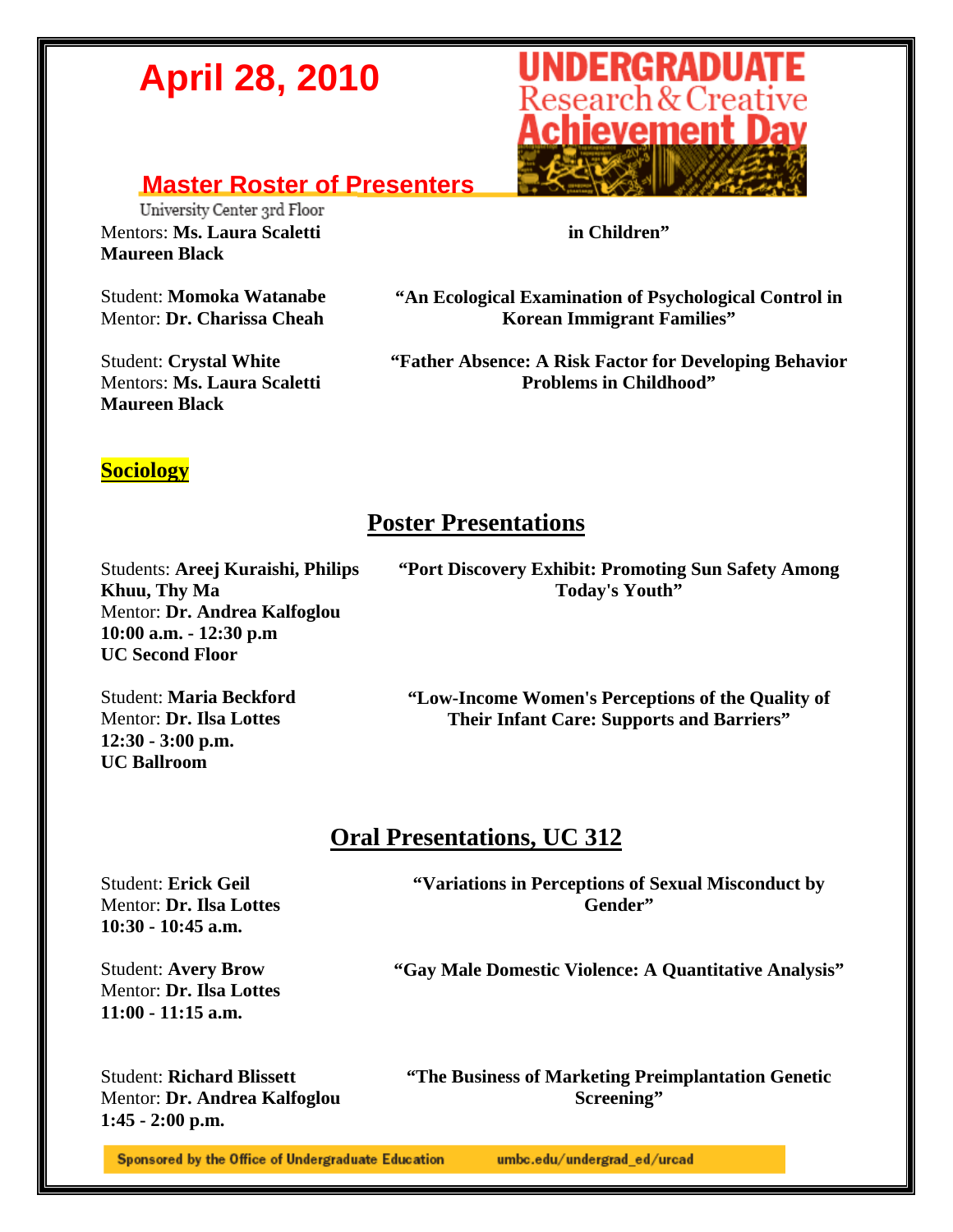### **Master Roster of Presenters**<br> **University Center 3rd Floor**

#### **Theatre**

#### **Theatre Presentations, Fine Arts Recital Hall**

Student: **Ellen Line** Mentor: **Ms. Lynn Watson 9:50 - 10:10 a.m. FA Recital Hall** 

Student: **Jessica Baker**  Mentor: **Dr. Alan Kreizenbeck 10:10 - 10:40 a.m.** 

**"Getting over Tom"** 

**UNDERGRADUATE**<br>Research & Creative<br>**Achievement Day** 

**"Nuns and Sex"** 

Student: **Omar Said, Jessica Baker**  Mentor: **Dr. Alan Kreizenbeck 11:00 - 11:15 a.m.** 

**"Edwin and His Associates"** 

#### **Visual Arts**

#### **Bartleby, 10:15 - 11:45 a.m., Fine Arts 107**

Students: **Kant Klingenstein, Jamyla Williams**  Mentor: **Ms. Sally Shivnan Ms. Guenet Abraham** 

**"Bartleby 2010: Image Joins the Written Word in a Convergence of Creative Writing and Art"** 

Student: **Amar Vadalia, Jon J. Schubbe**  Mentor: **Ms. May Chang 10:00 a.m. - 12:30 p.m** 

**"An iKiosk System Using Windows7 and a Touch-screen Monitor"** 

Sponsored by the Office of Undergraduate Education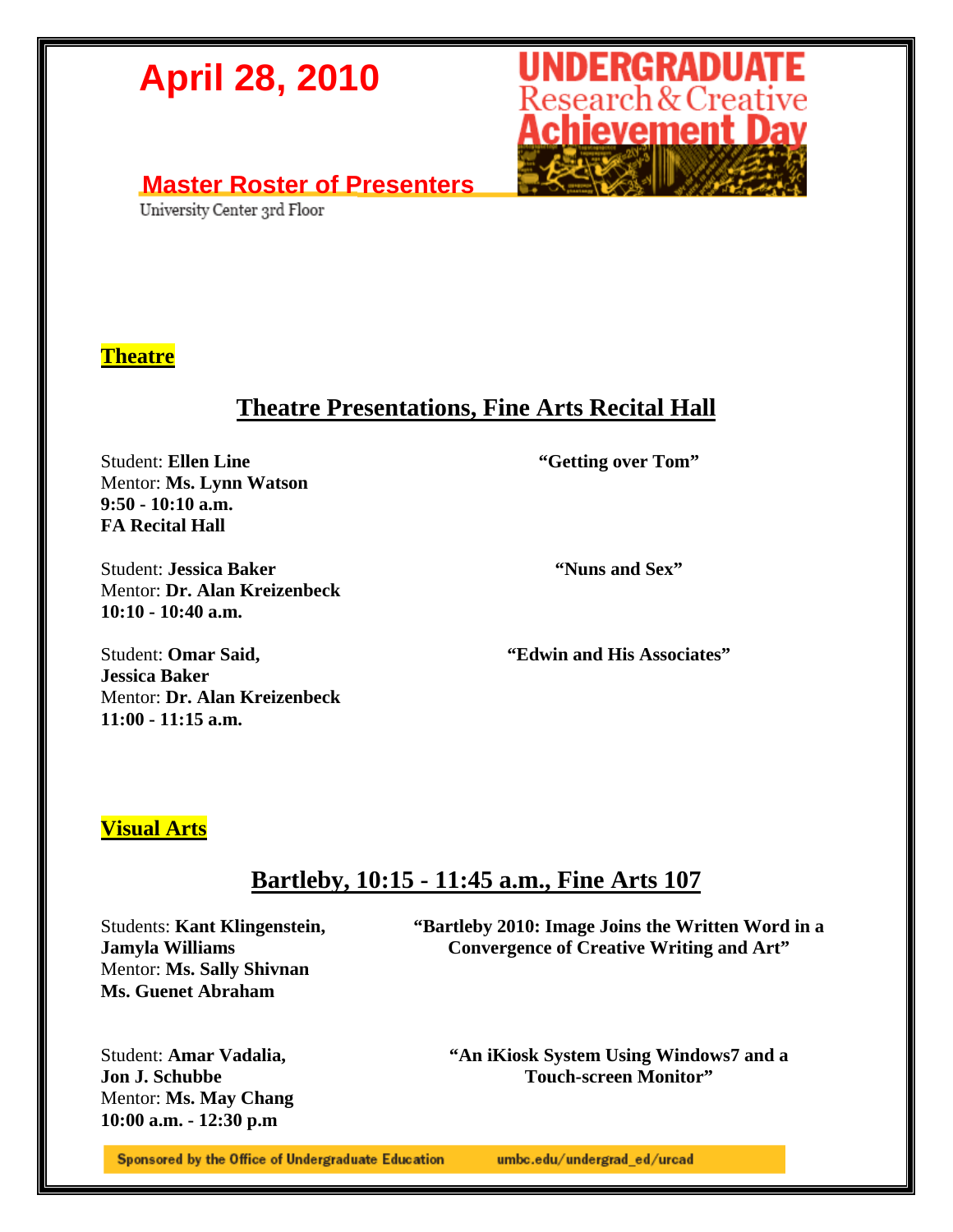#### **Master Roster of Presenters**

University Center 3rd Floor

**UC Ballroom** 

#### **Game Demonstrations, 10:00 a.m. - 3:00 p.m., University Center**

Students: **Eve Addison, Stephen Steinbach, Robert Donahue, Mary Lewis, Nathaniel Wise**  Mentor: **Mr. David McDonald UC 1st Floor** 

**"Slug"** 

Students: **Timothy Bubb, Maxwell Hathaway, Rachel Kreutzinger, Alex Ehrensberger, Jenna Ullrich, Bradley Tinney, Abby Salvo, Shane Logue, Elena Debold**  Mentor: **Mr. Neal McDonald UC Ballroom Lobby** 

**"UMBC IRC Fellows iPhone Strategy Game"** 

#### **Game Demonstrations, 10:00 a.m. - 3:00 p.m., UC Ballroom: Stage**

Student: **Chris Cromwell**  Mentor: **Mr. Neal McDonald** 

Students: **John Perry, Alex Ehrensberger, Eric Wasser**  Mentor: **Dr. Neal McDonald** 

Students: **Juan Carlos Rivera, Derek Ragos, Teresa Oswald, John Cservek**  Mentor: **Mr. Neal McDonald** 

**"Dead Fall"** 

**"Titan Climber"** 

**"Akisakio"** 

#### **Artistic Exhibits, 10:00 a.m. - 3:00 p.m., UC 115**

Student: **Sara Allen**  Mentor: **Dr. Preminda Jacob**  **"The Art of Biology"** 

Students: **Benjamin Hong, Sarah Carney**  Mentor: **Dr. Preminda Jacob** 

**"Virtual Museum: Glass: The Transparent Connection Between Art and Science"** 

Sponsored by the Office of Undergraduate Education